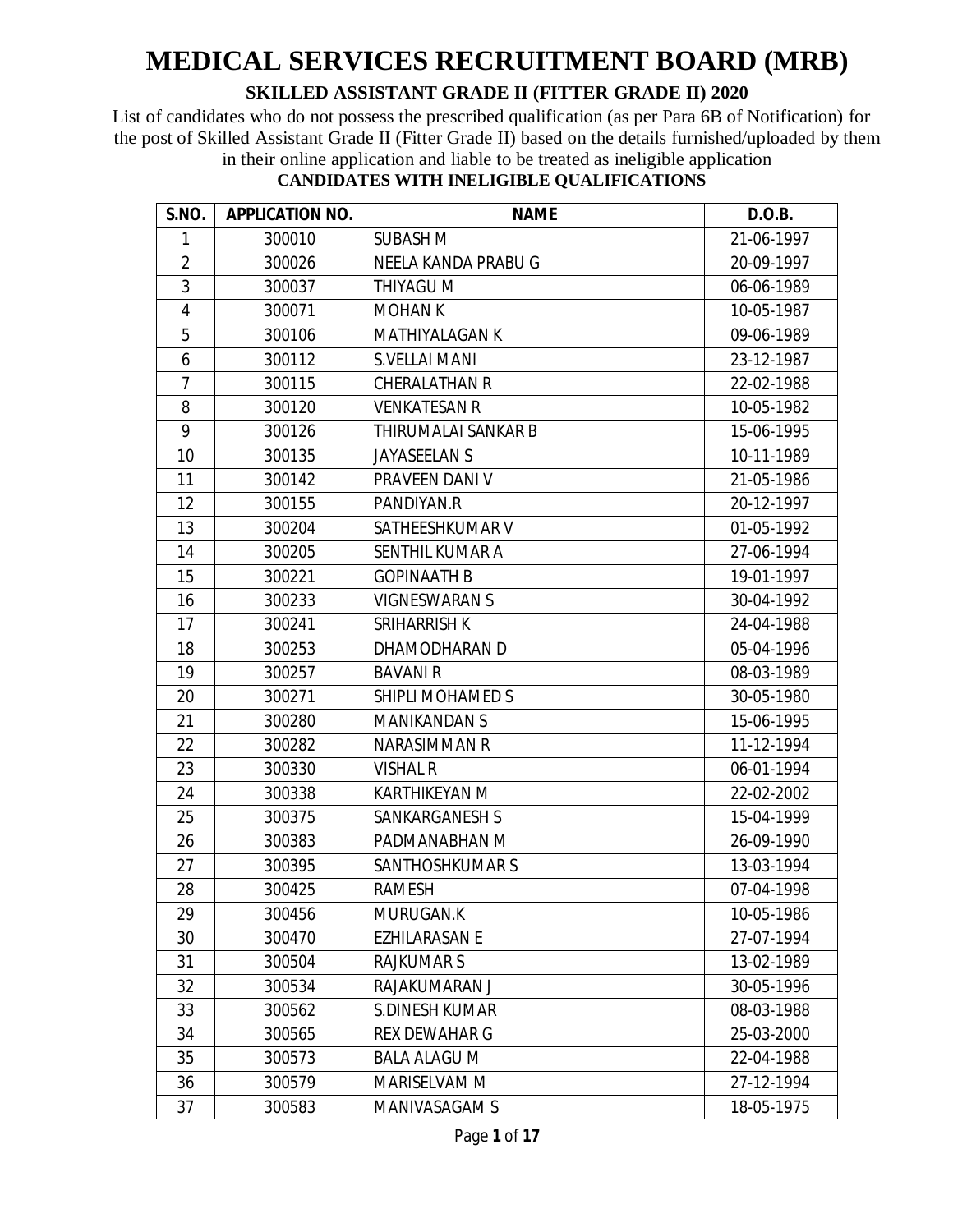List of candidates who do not possess the prescribed qualification (as per Para 6B of Notification) for the post of Skilled Assistant Grade II (Fitter Grade II) based on the details furnished/uploaded by them in their online application and liable to be treated as ineligible application

| S.NO. | <b>APPLICATION NO.</b> | <b>NAME</b>             | D.O.B.     |
|-------|------------------------|-------------------------|------------|
| 38    | 300601                 | <b>KARTHIKEYAN M</b>    | 11-12-2000 |
| 39    | 300604                 | <b>MARIAPPAN A</b>      | 07-05-1991 |
| 40    | 300608                 | S.PHAROZ                | 10-06-1982 |
| 41    | 300610                 | <b>HARIHARASUDHAN S</b> | 15-06-1997 |
| 42    | 300616                 | <b>BALA VIGNESH V S</b> | 17-10-1994 |
| 43    | 300617                 | <b>RAJENDRAN P</b>      | 18-04-1975 |
| 44    | 300633                 | <b>MALAIRAJU S</b>      | 26-06-1997 |
| 45    | 300638                 | <b>HARIHARAN R R</b>    | 23-04-1985 |
| 46    | 300641                 | <b>PUGAZHENDHIS</b>     | 17-04-1983 |
| 47    | 300642                 | <b>GOKUL RAJA J</b>     | 05-07-1996 |
| 48    | 300643                 | PRAGASAMPRABUS          | 09-09-1975 |
| 49    | 300651                 | <b>GOWTHAM T</b>        | 22-05-1992 |
| 50    | 300655                 | <b>KARUPPAN P</b>       | 02-03-1991 |
| 51    | 300669                 | <b>SUNDARS</b>          | 12-04-1975 |
| 52    | 300678                 | SELVA MURUGESH U        | 26-07-1995 |
| 53    | 300685                 | <b>GANESAN S</b>        | 24-02-1984 |
| 54    | 300690                 | <b>SURYA M</b>          | 27-09-1997 |
| 55    | 300697                 | <b>MAHESHWARAN B</b>    | 17-04-1987 |
| 56    | 300707                 | PREM KUMAR P            | 13-09-1996 |
| 57    | 300715                 | RAJMOHAN M              | 22-04-1992 |
| 58    | 300720                 | <b>R THILAKESON</b>     | 05-03-1977 |
| 59    | 300727                 | <b>SUGEESAN SM</b>      | 17-10-1995 |
| 60    | 300740                 | <b>MURUGAN P</b>        | 07-04-1981 |
| 61    | 300741                 | <b>RAJKUMAR R</b>       | 06-05-1990 |
| 62    | 300743                 | SIVABALAN M             | 04-02-1997 |
| 63    | 300758                 | ARUMUGAM A              | 10-03-1984 |
| 64    | 300762                 | SARAVANAKUMAR P         | 16-03-1986 |
| 65    | 300793                 | M. RAMAN                | 17-01-1997 |
| 66    | 300800                 | K.SELVA LAKSHMI         | 04-05-1981 |
| 67    | 300819                 | PANNEER SELVAN D        | 25-05-1992 |
| 68    | 300841                 | VIJAYA KRISHNAN TU      | 04-09-1996 |
| 69    | 300845                 | <b>VASUP</b>            | 04-04-1982 |
| 70    | 300848                 | ANBARASAN M             | 05-06-1989 |
| 71    | 300861                 | <b>VETRIVENTHAN P</b>   | 10-05-1995 |
| 72    | 300881                 | <b>ELANGOVAN A</b>      | 25-12-1988 |
| 73    | 300895                 | <b>RAMESH S S</b>       | 09-05-1997 |
| 74    | 300910                 | THIRUPPATHI M           | 04-02-1974 |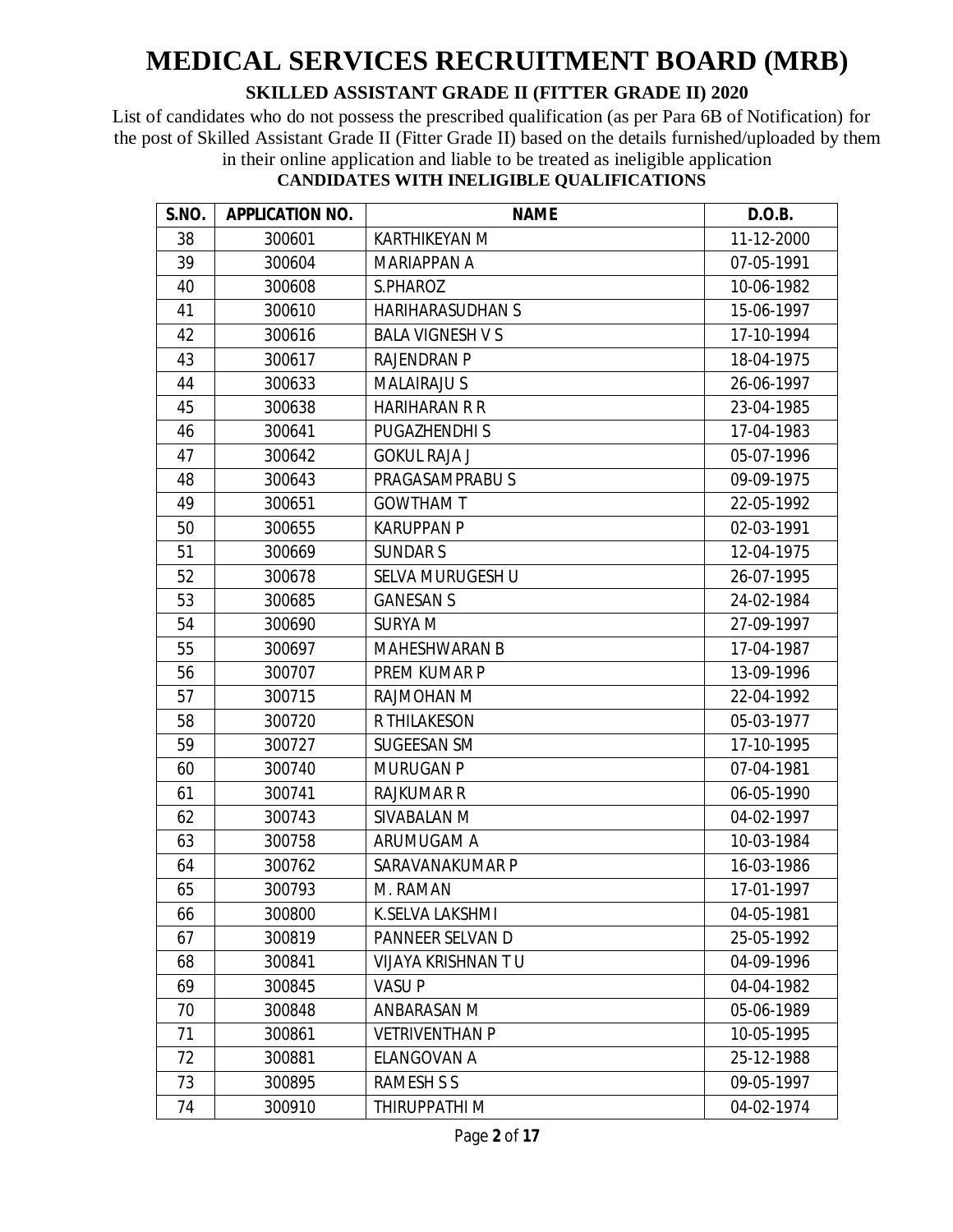List of candidates who do not possess the prescribed qualification (as per Para 6B of Notification) for the post of Skilled Assistant Grade II (Fitter Grade II) based on the details furnished/uploaded by them in their online application and liable to be treated as ineligible application

| S.NO. | <b>APPLICATION NO.</b> | <b>NAME</b>                 | D.O.B.     |
|-------|------------------------|-----------------------------|------------|
| 75    | 300918                 | NITHYABALA J                | 23-10-1998 |
| 76    | 300927                 | <b>BUVANESH V</b>           | 05-06-1994 |
| 77    | 300931                 | <b>MOOVENDAN K</b>          | 05-10-1999 |
| 78    | 300950                 | <b>EDVINRAJ S</b>           | 17-04-1994 |
| 79    | 300954                 | V N RAJA                    | 17-06-1983 |
| 80    | 300964                 | KAMALAKANNAN D              | 31-12-1989 |
| 81    | 300976                 | <b>MARIKRISHNAN O</b>       | 12-09-1995 |
| 82    | 300996                 | SARAVANAN                   | 19-11-1993 |
| 83    | 301008                 | MAHARAJAN M                 | 28-10-1994 |
| 84    | 301028                 | <b>ABDULLAH B</b>           | 15-01-1988 |
| 85    | 301031                 | <b>MURALI R</b>             | 15-04-1984 |
| 86    | 301041                 | <b>ASHOKKUMAR B</b>         | 06-04-1990 |
| 87    | 301060                 | <b>ILAIYARAJA C</b>         | 17-07-1997 |
| 88    | 301061                 | RAGURAAMAN J                | 27-02-1984 |
| 89    | 301069                 | NANDHAKUMAR D               | 15-05-1984 |
| 90    | 301070                 | <b>RAMESH P</b>             | 15-04-1969 |
| 91    | 301076                 | SIVASANKAR S                | 20-05-1993 |
| 92    | 301077                 | MANIKANDAN V                | 15-07-1998 |
| 93    | 301102                 | <b>MOHAMED SURAJUDEEN B</b> | 20-03-1973 |
| 94    | 301104                 | <b>BABU M</b>               | 21-05-1987 |
| 95    | 301111                 | THAMAYANDHI M               | 09-06-1997 |
| 96    | 301117                 | DHAMODHARAN M               | 17-07-1985 |
| 97    | 301118                 | SUNDHARRAJAN C              | 12-04-1995 |
| 98    | 301125                 | RAJASEKARAN P               | 01-06-1994 |
| 99    | 301136                 | <b>SELVAKUMAR M</b>         | 25-02-1990 |
| 100   | 301141                 | YUVARAJ M                   | 05-07-1990 |
| 101   | 301149                 | AYYANURAJ M                 | 03-04-1990 |
| 102   | 301163                 | <b>BHASKAR V</b>            | 21-04-1978 |
| 103   | 301164                 | <b>GANESAN KV</b>           | 02-06-1981 |
| 104   | 301168                 | NEELAMEGAN A                | 15-04-1987 |
| 105   | 301171                 | <b>VENKATESH G</b>          | 08-07-1993 |
| 106   | 301172                 | MAHARAJAN C                 | 16-12-1996 |
| 107   | 301181                 | <b>GAJENDRAN M</b>          | 02-06-1995 |
| 108   | 301189                 | <b>VADIVEL R</b>            | 12-06-1993 |
| 109   | 301192                 | <b>SELLADURAI M</b>         | 06-07-1975 |
| 110   | 301212                 | <b>KUPPUSAMI M</b>          | 24-05-1989 |
| 111   | 301221                 | MUTHAMILARASAN K            | 30-07-1998 |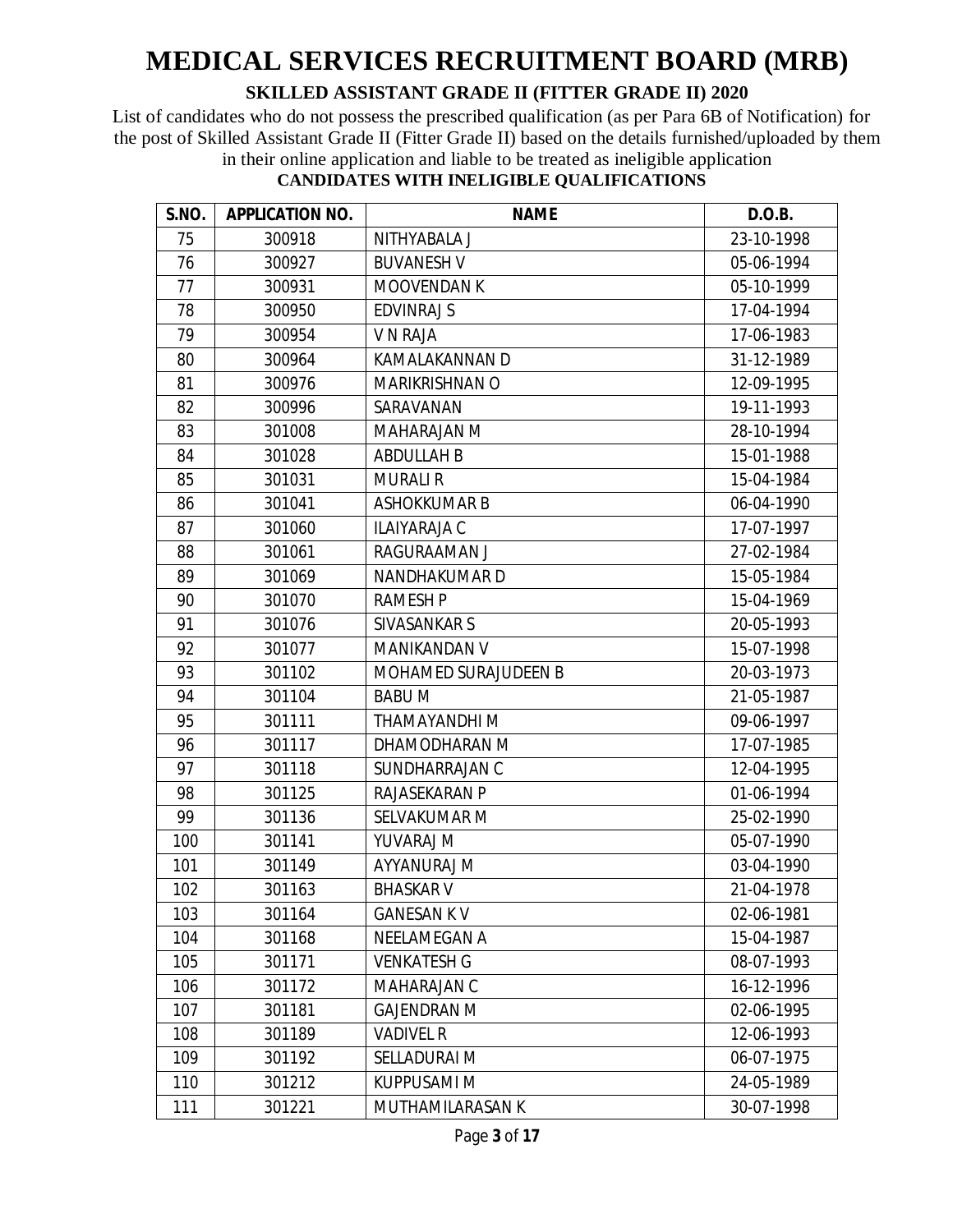List of candidates who do not possess the prescribed qualification (as per Para 6B of Notification) for the post of Skilled Assistant Grade II (Fitter Grade II) based on the details furnished/uploaded by them in their online application and liable to be treated as ineligible application

| S.NO. | <b>APPLICATION NO.</b> | <b>NAME</b>                         | D.O.B.     |
|-------|------------------------|-------------------------------------|------------|
| 112   | 301223                 | <b>BALAJID</b>                      | 09-09-1991 |
| 113   | 301236                 | KALAISELVAM                         | 17-08-1987 |
| 114   | 301282                 | DIVYARAJ J                          | 08-05-1994 |
| 115   | 301286                 | SIVARAM CC                          | 11-07-1993 |
| 116   | 301289                 | ARUNKUMAR B                         | 23-05-1992 |
| 117   | 301292                 | RAHAMEDULLA B                       | 16-09-1993 |
| 118   | 301295                 | <b>GOVIND S</b>                     | 04-06-1979 |
| 119   | 301299                 | NAVEENPRASATH A                     | 20-05-1993 |
| 120   | 301308                 | <b>THENRAJP</b>                     | 30-07-1997 |
| 121   | 301328                 | <b>KANNAN V</b>                     | 07-08-1996 |
| 122   | 301330                 | <b>RAJAK</b>                        | 17-06-1997 |
| 123   | 301357                 | <b>KASTHURI R</b>                   | 12-07-1998 |
| 124   | 301367                 | <b>VIMALRAJ C</b>                   | 29-07-1994 |
| 125   | 301374                 | MURUGESAN M                         | 19-07-1994 |
| 126   | 301399                 | LAKSHMANAN M                        | 17-03-1989 |
| 127   | 301414                 | <b>MANIKANDAN R</b>                 | 06-03-1993 |
| 128   | 301430                 | YUVARAJ K                           | 11-09-1986 |
| 129   | 301437                 | <b>VINOTHKUMAR R</b>                | 17-03-1986 |
| 130   | 301446                 | <b>MARIMUTHU K</b>                  | 25-04-1982 |
| 131   | 301457                 | BALAVIJAYAKUMAR.M M BALAVIJAYAKUMAR | 15-03-1977 |
| 132   | 301461                 | <b>GOPUL</b>                        | 03-06-1974 |
| 133   | 301474                 | PRABHAHARAN R                       | 21-06-1986 |
| 134   | 301480                 | <b>MURALIS</b>                      | 23-08-1977 |
| 135   | 301485                 | SRIDHAR N                           | 20-05-1982 |
| 136   | 301489                 | <b>PALANI V</b>                     | 19-06-1991 |
| 137   | 301494                 | PRADEEPKUMAR C                      | 14-04-1984 |
| 138   | 301503                 | <b>BALAKUMAR A K</b>                | 08-11-1994 |
| 139   | 301514                 | <b>UMASANKAR V</b>                  | 08-01-1979 |
| 140   | 301528                 | POORNIMA K                          | 25-07-1997 |
| 141   | 301534                 | PANNEER SELVAM M                    | 13-05-1990 |
| 142   | 301547                 | <b>JOSE KINGSLY D</b>               | 20-05-1986 |
| 143   | 301564                 | <b>AMUDHAS</b>                      | 14-03-1980 |
| 144   | 301570                 | EASU ADAIKALA RAJ P                 | 17-04-1987 |
| 145   | 301572                 | <b>GNANA PRAKASH R</b>              | 30-03-1995 |
| 146   | 301576                 | PHILIP NELSON MANDELA R             | 10-01-1996 |
| 147   | 301579                 | <b>MOGANDASS E</b>                  | 25-03-1989 |
| 148   | 301589                 | <b>RANJITHKUMAR R</b>               | 05-04-1993 |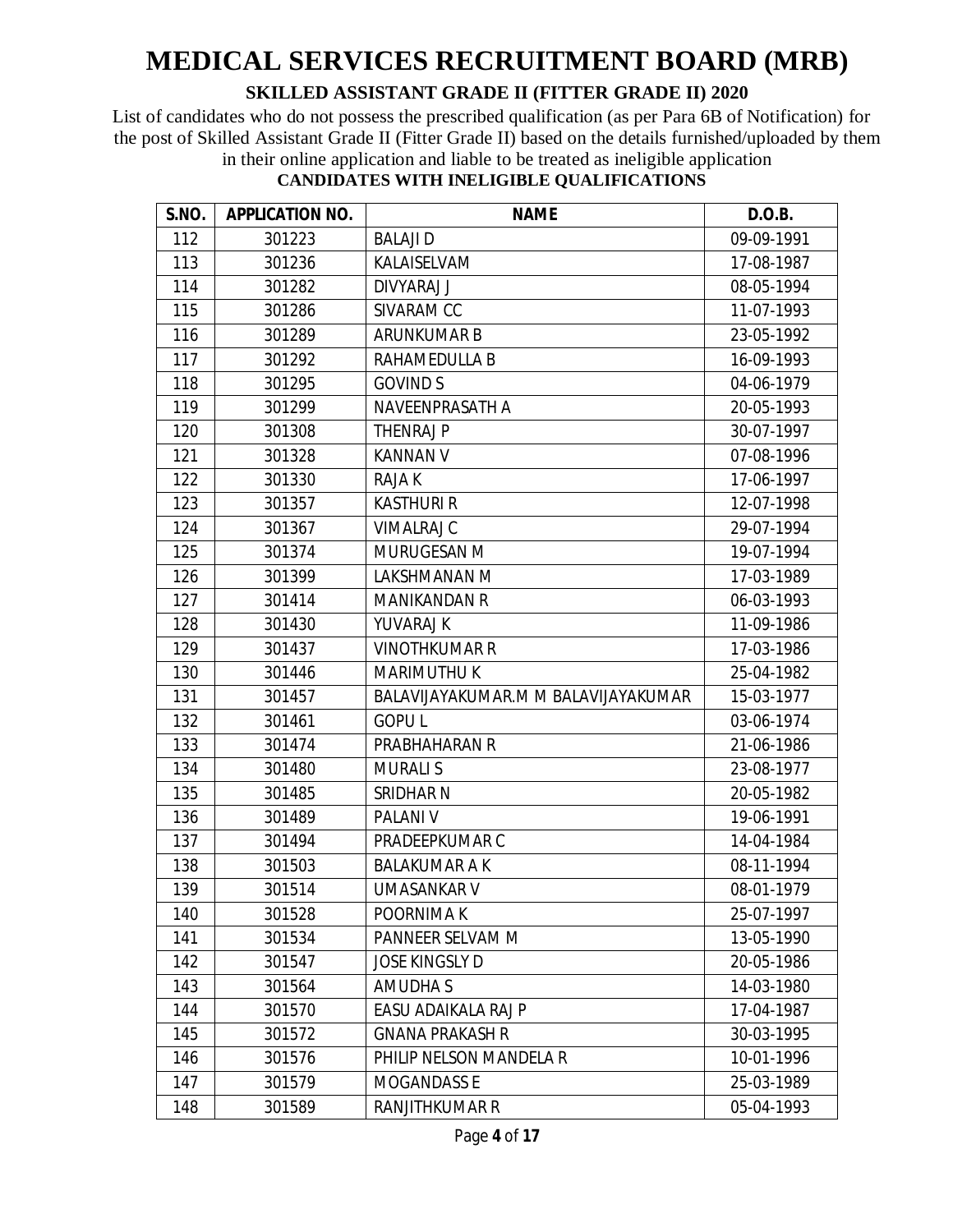List of candidates who do not possess the prescribed qualification (as per Para 6B of Notification) for the post of Skilled Assistant Grade II (Fitter Grade II) based on the details furnished/uploaded by them in their online application and liable to be treated as ineligible application

| S.NO. | <b>APPLICATION NO.</b> | <b>NAME</b>             | D.O.B.     |
|-------|------------------------|-------------------------|------------|
| 149   | 301592                 | <b>ASHOK KUMAR M</b>    | 02-06-1995 |
| 150   | 301598                 | <b>GOPINATH M</b>       | 29-05-1997 |
| 151   | 301601                 | <b>RAGUP</b>            | 02-10-1993 |
| 152   | 301608                 | ANSARIKHAN A            | 21-04-1998 |
| 153   | 301609                 | <b>PANDIYAN R</b>       | 27-07-1987 |
| 154   | 301616                 | <b>VAIKUNDARAMAN R</b>  | 05-06-1992 |
| 155   | 301629                 | PANCHALINGAM V          | 28-02-1980 |
| 156   | 301636                 | TINESHKUMAR V           | 30-09-1990 |
| 157   | 301639                 | <b>VENKATESHWARAN K</b> | 22-05-1996 |
| 158   | 301661                 | <b>ANBUNIDHI K</b>      | 21-11-1989 |
| 159   | 301670                 | <b>RAJESH KUMAR K</b>   | 05-03-1988 |
| 160   | 301676                 | ANANDHABASKARAN A       | 28-04-1991 |
| 161   | 301683                 | <b>BALAJI KANNAN KS</b> | 15-08-2000 |
| 162   | 301684                 | <b>VEERESWARAN G</b>    | 21-01-1998 |
| 163   | 301707                 | <b>RAJKUMAR G</b>       | 28-07-1978 |
| 164   | 301715                 | ALAGURAJ M              | 15-06-1990 |
| 165   | 301717                 | SEBASTIAN CLINTON J     | 01-06-1996 |
| 166   | 301719                 | THIYAKARAJAN A          | 06-08-1992 |
| 167   | 301724                 | <b>KARTHIK RAJA P</b>   | 05-06-1992 |
| 168   | 301729                 | <b>NAVEEN KUMAR K</b>   | 12-11-1996 |
| 169   | 301781                 | SUDHAKAR M              | 15-06-1976 |
| 170   | 301786                 | SENTHAMILAN T           | 26-02-1995 |
| 171   | 301797                 | SIVARAGHAVAN S          | 07-09-1993 |
| 172   | 301815                 | <b>BOOPATHIM</b>        | 12-01-1998 |
| 173   | 301816                 | ANNAMALAI A             | 03-06-1992 |
| 174   | 301828                 | <b>GANESAN P</b>        | 17-05-1983 |
| 175   | 301836                 | <b>KARTHIKEYAN K</b>    | 09-07-1998 |
| 176   | 301847                 | <b>MANIVANNAN M</b>     | 25-04-1996 |
| 177   | 301848                 | NALLASAMY A             | 01-01-1986 |
| 178   | 301856                 | <b>RAVIKUMAR B</b>      | 22-02-1985 |
| 179   | 301864                 | <b>SURESHKUMAR P</b>    | 11-11-1977 |
| 180   | 301871                 | YUVARAJ K S             | 01-07-1991 |
| 181   | 301887                 | <b>BARATHKUMAR R</b>    | 04-06-1996 |
| 182   | 301891                 | ARVINKUMAR M            | 10-05-1994 |
| 183   | 301901                 | PAULRAJ T               | 21-05-1984 |
| 184   | 301918                 | <b>SATHISH M</b>        | 27-02-1999 |
| 185   | 301924                 | <b>RAGUPATHY K</b>      | 03-02-1991 |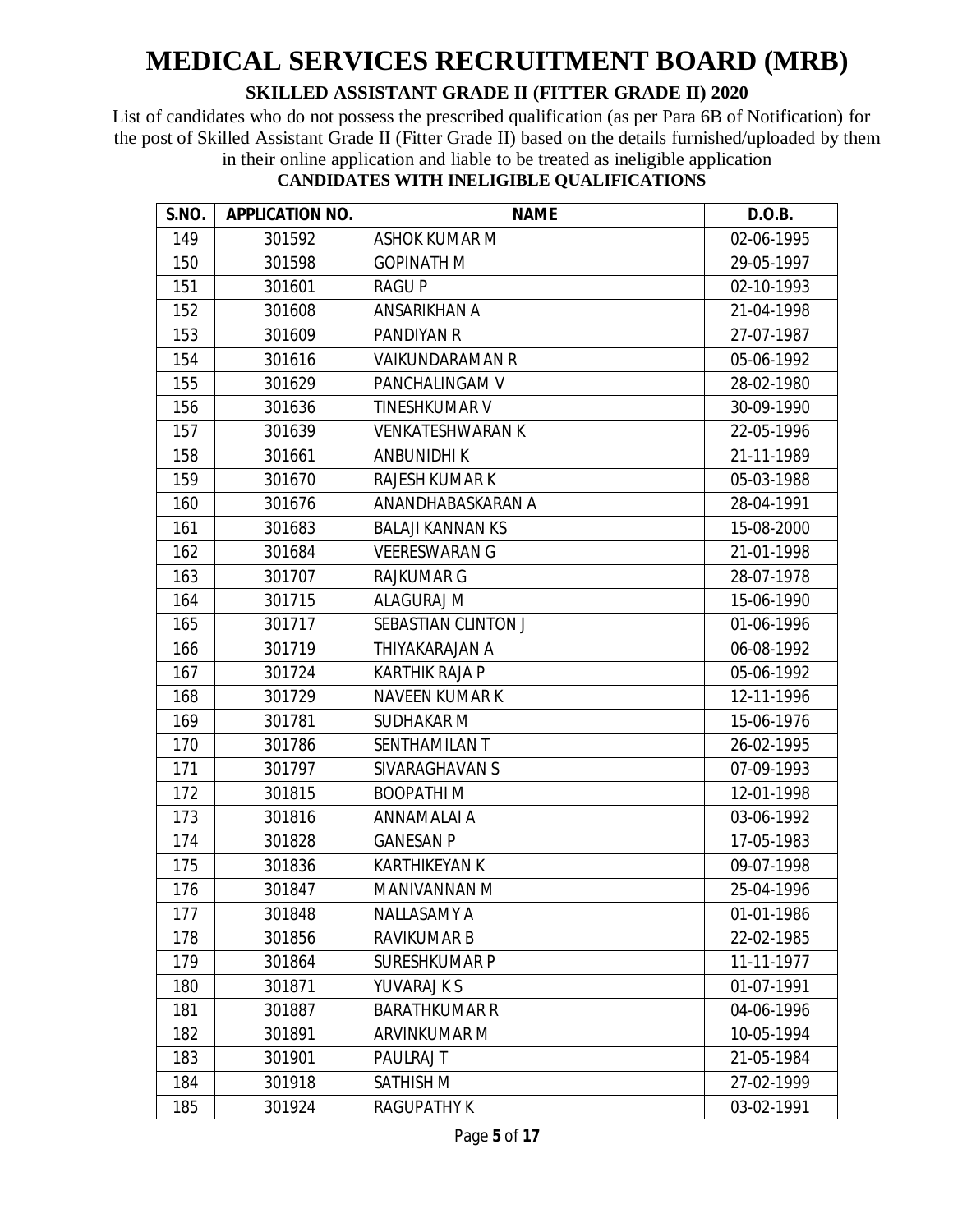List of candidates who do not possess the prescribed qualification (as per Para 6B of Notification) for the post of Skilled Assistant Grade II (Fitter Grade II) based on the details furnished/uploaded by them in their online application and liable to be treated as ineligible application **CANDIDATES WITH INELIGIBLE QUALIFICATIONS**

| S.NO. | <b>APPLICATION NO.</b> | <b>NAME</b>             | D.O.B.     |
|-------|------------------------|-------------------------|------------|
| 186   | 301927                 | <b>PANDIDURAI S</b>     | 21-01-2000 |
| 187   | 301930                 | <b>GUNALAN K</b>        | 05-03-1978 |
| 188   | 301936                 | <b>SARAVANAN S</b>      | 17-06-1994 |
| 189   | 301961                 | <b>STANLY C</b>         | 14-05-1985 |
| 190   | 301963                 | <b>SALANVINISH S</b>    | 09-10-1997 |
| 191   | 301966                 | MUTHU BALA CHANDRUK     | 27-03-1997 |
| 192   | 301975                 | ANANDHASABAPATHY P      | 01-05-1984 |
| 193   | 301980                 | <b>BALACHANDAR M</b>    | 06-05-2002 |
| 194   | 301991                 | <b>KALIDASS P</b>       | 13-02-1992 |
| 195   | 302006                 | ADAIKALAM A             | 25-09-1991 |
| 196   | 302008                 | <b>BARATH K</b>         | 16-05-1994 |
| 197   | 302009                 | <b>GOPINATH A</b>       | 28-06-1994 |
| 198   | 302051                 | SIVAKUMAR.R             | 14-03-1973 |
| 199   | 302056                 | <b>KARTHIK S</b>        | 15-07-1988 |
| 200   | 302072                 | <b>GUNASEKARAN L</b>    | 04-05-1995 |
| 201   | 302083                 | SIVA KUMAR J            | 26-05-1994 |
| 202   | 302089                 | <b>MOHAN KUMAR M</b>    | 19-03-1993 |
| 203   | 302101                 | <b>STEPHENY</b>         | 02-06-1991 |
| 204   | 302127                 | RAJAGOBAL P             | 23-05-1987 |
| 205   | 302139                 | <b>JAYASURIYAN S I</b>  | 15-09-1997 |
| 206   | 302142                 | <b>GOPALAKRISHNAN P</b> | 09-05-1975 |
| 207   | 302161                 | PUSHPARAJ K             | 08-04-1991 |
| 208   | 302169                 | <b>UDAYA KUMAR G</b>    | 13-02-1991 |
| 209   | 302171                 | <b>NAVEEN KUMAR M</b>   | 04-06-1994 |
| 210   | 302177                 | <b>ANTONYSAMY S</b>     | 15-04-1979 |
| 211   | 302189                 | <b>CLINTON SELVA</b>    | 03-11-1997 |
| 212   | 302191                 | SARAVANA KUMAR S        | 21-09-1975 |
| 213   | 302194                 | <b>AZHAKARASAN S</b>    | 30-07-1996 |
| 214   | 302195                 | LAKSHMANAN T            | 27-05-1987 |
| 215   | 302202                 | <b>DHANDAPANIB</b>      | 06-02-1988 |
| 216   | 302206                 | <b>CHELLAPPAN D</b>     | 05-04-1995 |
| 217   | 302226                 | <b>VELMURUGAN S</b>     | 25-06-1990 |
| 218   | 302230                 | <b>RANJITHAM B</b>      | 07-04-1993 |
| 219   | 302232                 | <b>MURUGAIYAN K</b>     | 16-06-1973 |
| 220   | 302237                 | <b>BHARATH S</b>        | 14-06-2000 |
| 221   | 302268                 | <b>RAMANANK</b>         | 29-05-1974 |
| 222   | 302307                 | <b>BALAMURUGAN M</b>    | 13-04-1999 |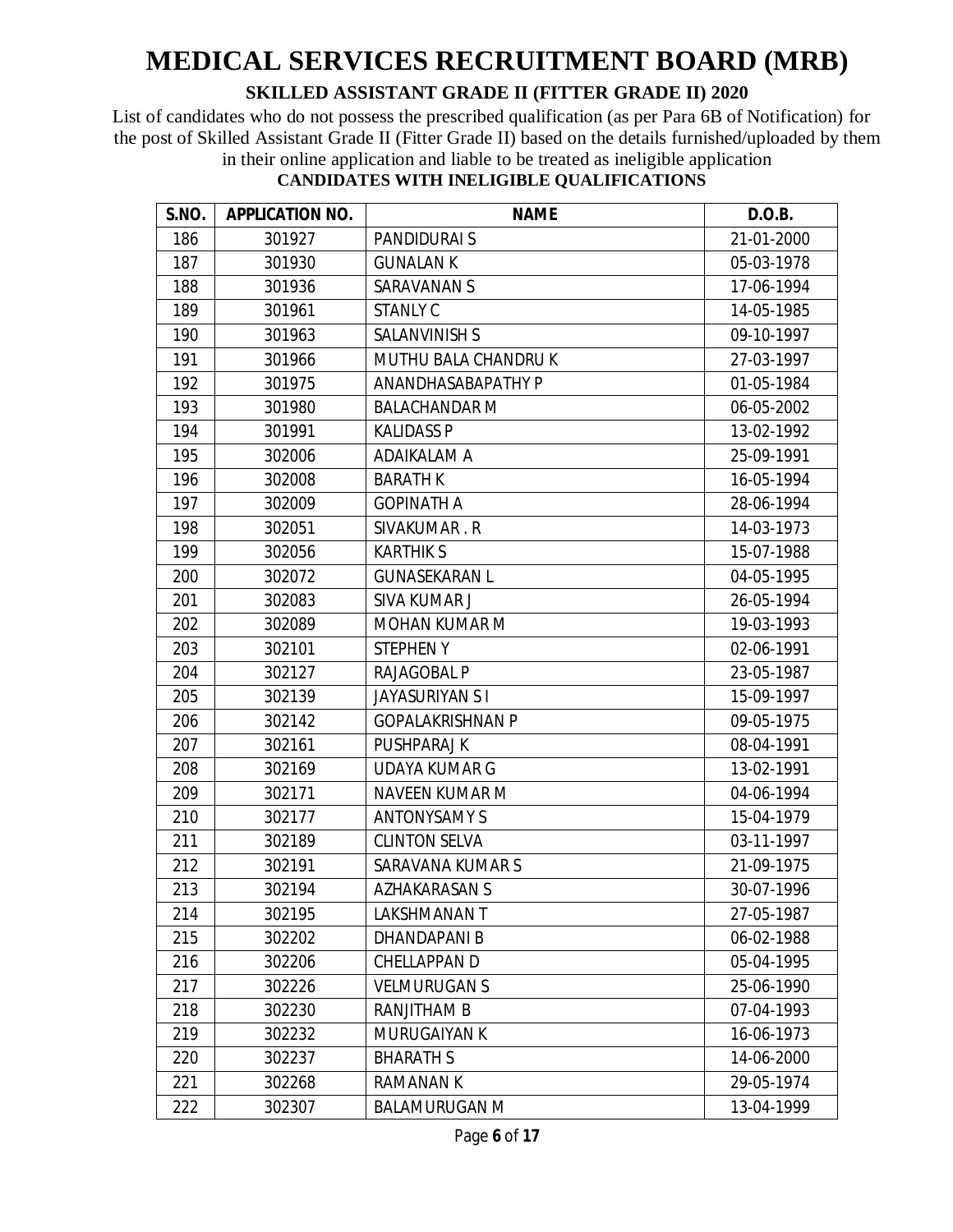List of candidates who do not possess the prescribed qualification (as per Para 6B of Notification) for the post of Skilled Assistant Grade II (Fitter Grade II) based on the details furnished/uploaded by them in their online application and liable to be treated as ineligible application

| S.NO. | <b>APPLICATION NO.</b> | <b>NAME</b>               | D.O.B.     |
|-------|------------------------|---------------------------|------------|
| 223   | 302317                 | VIMALAN PAUL RAJ J        | 07-04-1994 |
| 224   | 302318                 | <b>PRISCILLA S</b>        | 11-07-1996 |
| 225   | 302320                 | <b>JOHNKUMAR S</b>        | 17-06-1997 |
| 226   | 302326                 | <b>MARTIN P</b>           | 25-04-1980 |
| 227   | 302329                 | MURUGANANTHAM P           | 05-12-1973 |
| 228   | 302331                 | <b>KRISHNA RAJ Y</b>      | 03-06-1977 |
| 229   | 302337                 | NANDHA KUMAR M            | 10-03-1990 |
| 230   | 302348                 | DEVARAJAN D               | 05-06-1977 |
| 231   | 302353                 | <b>NALINIR</b>            | 10-06-1997 |
| 232   | 302368                 | CHELLACHAMY A             | 12-08-1987 |
| 233   | 302389                 | <b>AGHASH D</b>           | 05-12-1995 |
| 234   | 302394                 | SARAVANAN N               | 27-04-1988 |
| 235   | 302397                 | <b>SELVAMANI R</b>        | 30-05-1993 |
| 236   | 302420                 | <b>JAYAPRAKASH M</b>      | 02-06-1994 |
| 237   | 302433                 | <b>MARIA THANGARAJ P</b>  | 21-04-1980 |
| 238   | 302448                 | <b>ARUNAN M</b>           | 09-01-1981 |
| 239   | 302453                 | <b>RAMKUMARD</b>          | 14-06-1995 |
| 240   | 302457                 | <b>VIGNESH P</b>          | 10-04-1993 |
| 241   | 302466                 | <b>BABU A</b>             | 20-04-1971 |
| 242   | 302480                 | <b>FREDRICK C</b>         | 23-01-1984 |
| 243   | 302489                 | ANAND BLESSING T          | 11-06-1995 |
| 244   | 302496                 | <b>BALAKRISHNAN A</b>     | 06-03-1988 |
| 245   | 302522                 | MANIMUTHU M               | 25-04-1992 |
| 246   | 302554                 | JAGADHEESH M.S            | 19-05-1995 |
| 247   | 302555                 | M PONNUCHAMY M            | 05-10-1976 |
| 248   | 302598                 | <b>KUMARESAN M</b>        | 05-06-1982 |
| 249   | 302613                 | PRIYADHARSHINI M          | 16-03-1995 |
| 250   | 302632                 | <b>FELIX PRABU RAJA S</b> | 05-09-1988 |
| 251   | 302645                 | SATISH KUMAR M            | 08-03-1980 |
| 252   | 302679                 | MUTHEESWARAN M            | 29-03-1999 |
| 253   | 302693                 | <b>MUTHUKUMARAN P</b>     | 31-03-1996 |
| 254   | 302702                 | <b>RAMAKRISHNAN K</b>     | 26-05-1990 |
| 255   | 302709                 | SANKARAMOORTHY D          | 22-06-1978 |
| 256   | 302716                 | <b>LEON J</b>             | 20-04-1989 |
| 257   | 302719                 | <b>VIJAYAKUMAR G</b>      | 05-06-1991 |
| 258   | 302728                 | SATHISH R                 | 21-05-1994 |
| 259   | 302735                 | <b>MUKESHKANNAN R</b>     | 05-06-1997 |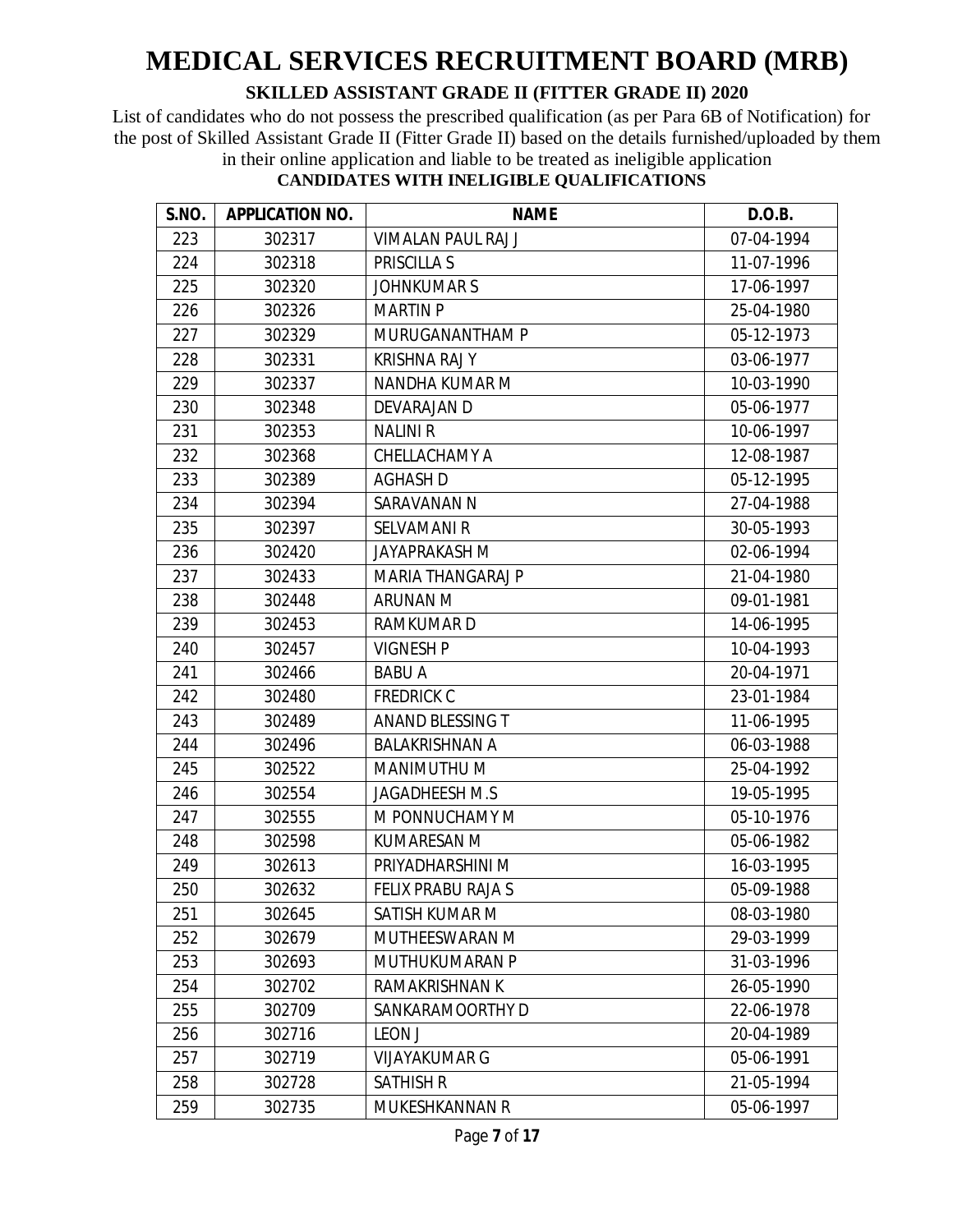List of candidates who do not possess the prescribed qualification (as per Para 6B of Notification) for the post of Skilled Assistant Grade II (Fitter Grade II) based on the details furnished/uploaded by them in their online application and liable to be treated as ineligible application

| S.NO. | <b>APPLICATION NO.</b> | <b>NAME</b>             | D.O.B.     |
|-------|------------------------|-------------------------|------------|
| 260   | 302737                 | PERIYASAMY R            | 10-06-1992 |
| 261   | 302751                 | NADANASABAPATHI K       | 04-05-1983 |
| 262   | 302763                 | <b>RAMESH R</b>         | 12-04-1993 |
| 263   | 302787                 | <b>THANGARASUL</b>      | 27-07-1992 |
| 264   | 302794                 | <b>GURUVESWARI R</b>    | 02-03-1992 |
| 265   | 302795                 | SATHAR SARAVANAN C      | 25-06-1994 |
| 266   | 302801                 | SIBIRAJ N               | 19-01-1994 |
| 267   | 302806                 | YUVARAJ S               | 30-06-1997 |
| 268   | 302808                 | <b>MANOKARAN S</b>      | 06-07-2000 |
| 269   | 302810                 | <b>RAJESH KANNAN K</b>  | 07-06-1982 |
| 270   | 302814                 | SEENIVASAGAPERUMAL M    | 15-05-1990 |
| 271   | 302815                 | <b>RAJKUMAR S</b>       | 05-06-1991 |
| 272   | 302827                 | <b>VADIVELUS</b>        | 12-02-1989 |
| 273   | 302828                 | <b>ARUNKUMARS</b>       | 07-03-1995 |
| 274   | 302848                 | <b>DHARUMAN C</b>       | 22-05-1985 |
| 275   | 302852                 | <b>MUTHARASUP</b>       | 07-04-1990 |
| 276   | 302862                 | <b>JEYALAKSHMIR</b>     | 02-10-1983 |
| 277   | 302870                 | KOTHANDARAMAN S         | 17-07-1991 |
| 278   | 302878                 | <b>CHRISTOPHER I</b>    | 15-12-1981 |
| 279   | 302893                 | RAJESH KANNA N          | 02-04-1982 |
| 280   | 302898                 | <b>CHANDRASEKAR M G</b> | 18-01-1991 |
| 281   | 302899                 | <b>KUTTIMANIKUMARS</b>  | 21-06-1993 |
| 282   | 302911                 | <b>SURESH N</b>         | 07-12-1991 |
| 283   | 302912                 | <b>RAJESH KANNAN P</b>  | 24-07-1983 |
| 284   | 302913                 | <b>RAJA S</b>           | 05-11-1992 |
| 285   | 302914                 | <b>RAJAP</b>            | 13-07-1994 |
| 286   | 302922                 | <b>VIGNESH R</b>        | 04-05-1995 |
| 287   | 302945                 | RAGAVENDHIRA M          | 07-01-1994 |
| 288   | 302978                 | AROKIASUNDARAM P        | 04-05-1984 |
| 289   | 302992                 | <b>VADIVEL S</b>        | 14-02-1989 |
| 290   | 302998                 | ELAYARAJA M             | 04-06-1988 |
| 291   | 303001                 | RAJI J                  | 24-02-1985 |
| 292   | 303009                 | <b>BOOBATHY K</b>       | 28-05-1987 |
| 293   | 303010                 | <b>VASUDEVAN R</b>      | 10-01-1998 |
| 294   | 303013                 | MURALI KRISHNAN K       | 04-06-1987 |
| 295   | 303015                 | PERUMAL G               | 07-05-1978 |
| 296   | 303027                 | TAMIL SELVAN T          | 26-07-1987 |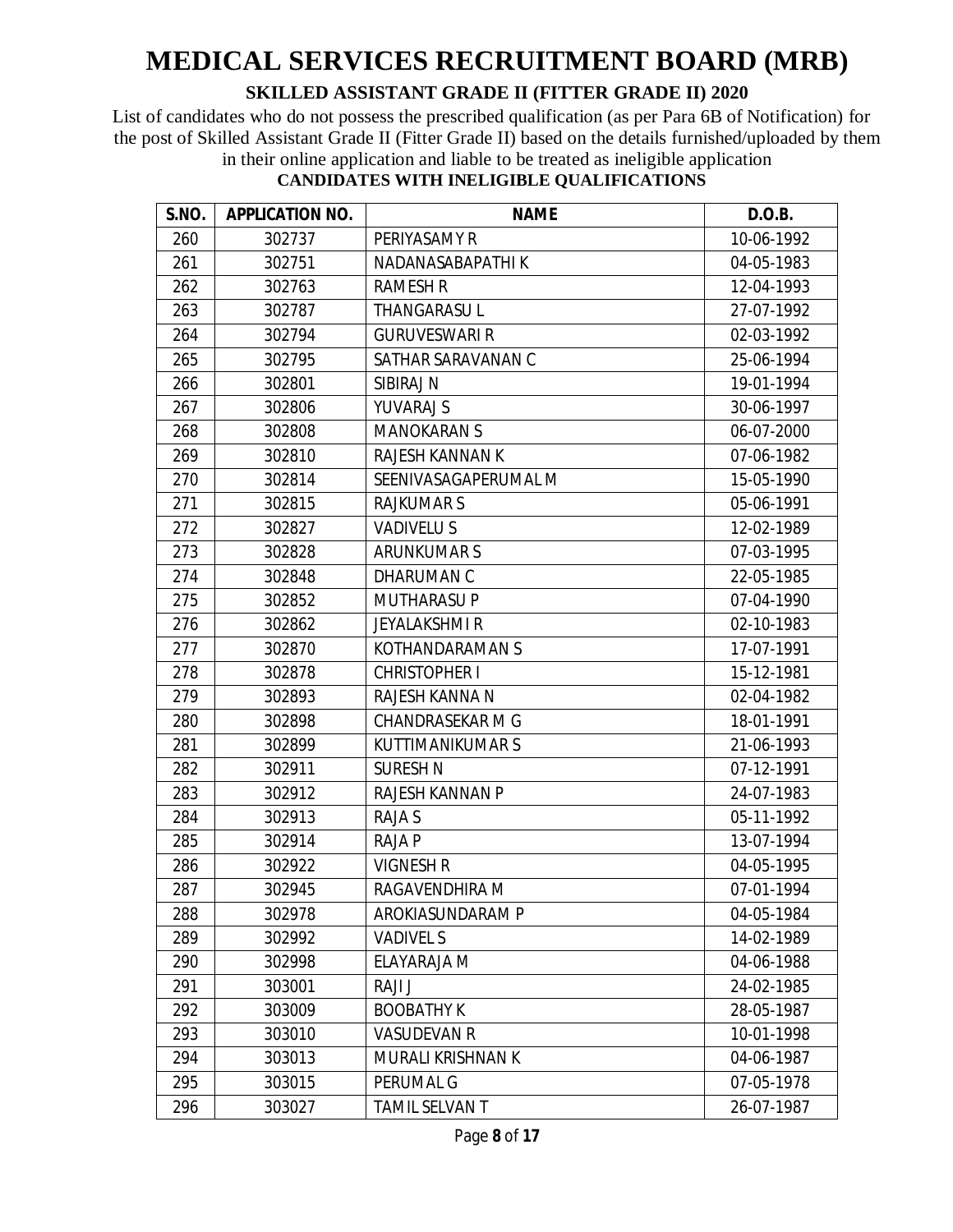List of candidates who do not possess the prescribed qualification (as per Para 6B of Notification) for the post of Skilled Assistant Grade II (Fitter Grade II) based on the details furnished/uploaded by them in their online application and liable to be treated as ineligible application

| S.NO. | <b>APPLICATION NO.</b> | <b>NAME</b>              | D.O.B.     |
|-------|------------------------|--------------------------|------------|
| 297   | 303031                 | PRAVIN D                 | 23-09-1998 |
| 298   | 303033                 | ROBERT AROCKIADOSS A     | 05-07-1997 |
| 299   | 303034                 | DHAMODARAN M             | 20-04-1987 |
| 300   | 303043                 | SRINATHBALACHANDER M     | 23-05-1990 |
| 301   | 303054                 | <b>GNANARAJAN N</b>      | 10-05-1986 |
| 302   | 303059                 | ARUL MURUGAN C           | 05-07-1979 |
| 303   | 303068                 | <b>BALA SUBRAMANI M</b>  | 01-08-1995 |
| 304   | 303070                 | <b>JAYA R</b>            | 03-03-1979 |
| 305   | 303092                 | <b>PAULRAJ S</b>         | 31-05-1995 |
| 306   | 303094                 | ARUNA DEVI R             | 25-04-2000 |
| 307   | 303096                 | <b>AJITHKUMAR A</b>      | 06-06-1995 |
| 308   | 303134                 | <b>VIBUSHNAN R</b>       | 27-06-1993 |
| 309   | 303135                 | THIRUVASAGAMURTHY K      | 10-06-1976 |
| 310   | 303150                 | <b>KAMALS</b>            | 30-09-1980 |
| 311   | 303162                 | <b>VENKATAKRISHNAN R</b> | 05-03-1996 |
| 312   | 303172                 | YOGARAJ S                | 21-06-1988 |
| 313   | 303178                 | SATHISHKUMAR S           | 20-06-1989 |
| 314   | 303183                 | DAMOTHARAN S             | 04-07-1992 |
| 315   | 303199                 | PRABAGARAN J             | 02-06-1996 |
| 316   | 303203                 | <b>MURUGAN P</b>         | 29-03-1992 |
| 317   | 303206                 | <b>SELVAMD</b>           | 11-05-1987 |
| 318   | 303214                 | <b>SUMAN S</b>           | 31-05-1999 |
| 319   | 303222                 | ARIVAZHAGAN R            | 17-06-1986 |
| 320   | 303225                 | R PRABHU                 | 05-01-1984 |
| 321   | 303228                 | SENTHIL KUMAR M          | 23-05-1988 |
| 322   | 303229                 | THILAGAVATHI K           | 18-05-1995 |
| 323   | 303261                 | <b>WINSTON G</b>         | 22-05-1992 |
| 324   | 303266                 | <b>BALAJI G</b>          | 07-06-1985 |
| 325   | 303276                 | SRIDHARMARI R            | 22-04-1991 |
| 326   | 303281                 | <b>MANIRAJ N</b>         | 14-07-1969 |
| 327   | 303285                 | KIRUBAKARAN R            | 19-08-1994 |
| 328   | 303290                 | <b>KARTHIKEYAN V</b>     | 01-07-1981 |
| 329   | 303291                 | <b>VENKATESH M</b>       | 11-10-1993 |
| 330   | 303302                 | SREESHAPV                | 28-07-1997 |
| 331   | 303319                 | <b>VIGNESH S</b>         | 16-10-1991 |
| 332   | 303330                 | <b>SELVARAJ K</b>        | 18-07-1967 |
| 333   | 303333                 | <b>BALAJI P</b>          | 18-05-1992 |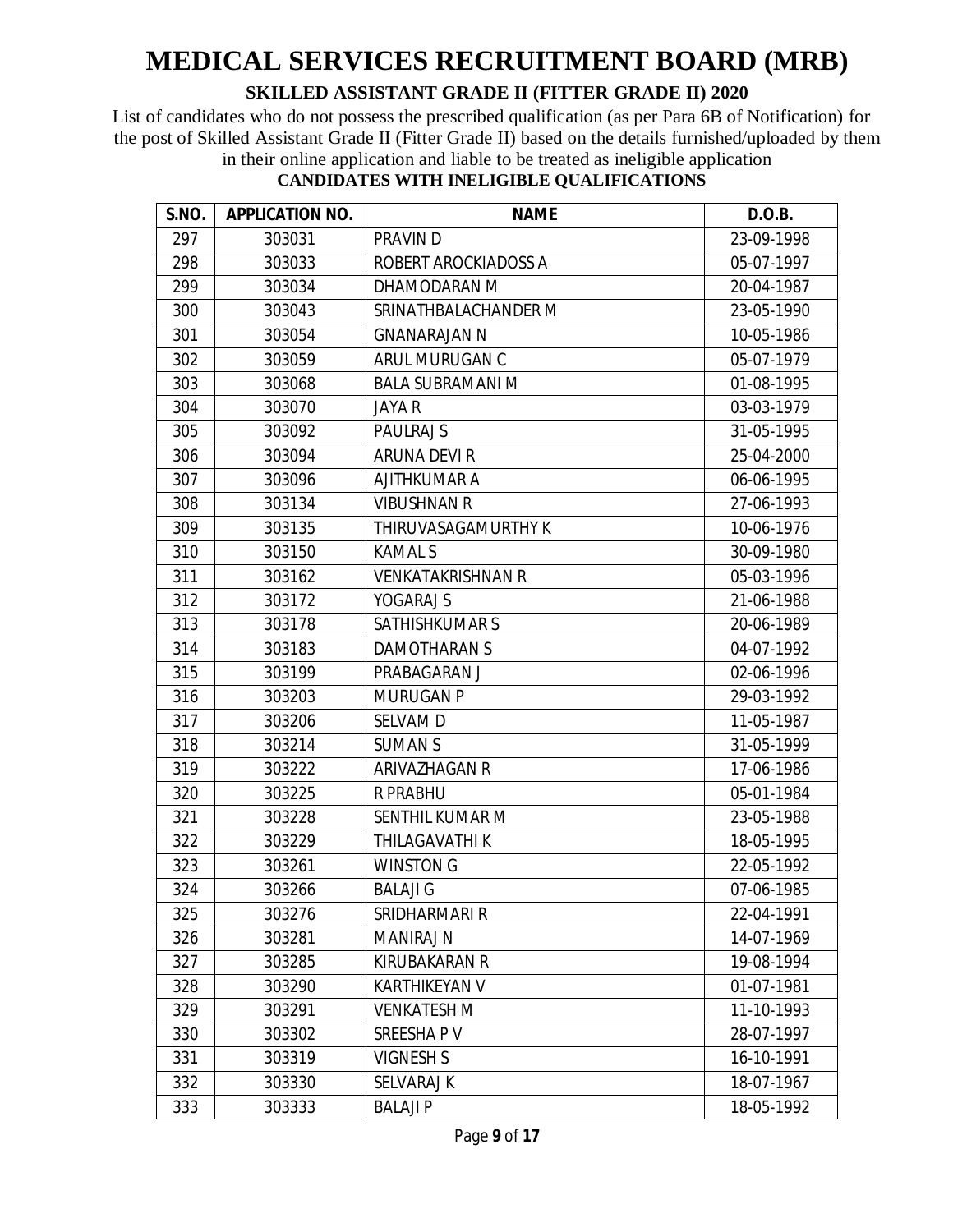List of candidates who do not possess the prescribed qualification (as per Para 6B of Notification) for the post of Skilled Assistant Grade II (Fitter Grade II) based on the details furnished/uploaded by them in their online application and liable to be treated as ineligible application

| S.NO. | <b>APPLICATION NO.</b> | <b>NAME</b>                      | D.O.B.     |
|-------|------------------------|----------------------------------|------------|
| 334   | 303338                 | LAKSHMIPATHY S                   | 03-11-1990 |
| 335   | 303346                 | <b>JAGANATHAN G</b>              | 28-04-1981 |
| 336   | 303357                 | MALARMANNAN A                    | 09-06-1975 |
| 337   | 303369                 | <b>IYYAPPAN M</b>                | 02-11-1998 |
| 338   | 303372                 | SIVA A                           | 15-04-1991 |
| 339   | 303389                 | PANNEER SELVAM P                 | 10-05-1994 |
| 340   | 303397                 | ASFAQUE SHEIK MOHAMED M          | 04-09-1995 |
| 341   | 303410                 | <b>RAJKUMAR K</b>                | 23-01-1971 |
| 342   | 303449                 | SRINIVASAN S                     | 09-10-1995 |
| 343   | 303455                 | <b>NADIKKUMAR K</b>              | 27-05-1987 |
| 344   | 303457                 | ABIMANYU                         | 21-03-1994 |
| 345   | 303469                 | <b>GABRIEL AROKIA SELVARAJ G</b> | 19-09-1981 |
| 346   | 303478                 | <b>LOGANATHAN S</b>              | 01-06-1972 |
| 347   | 303494                 | RAGHURAMAN D                     | 01-06-1986 |
| 348   | 303501                 | <b>RAGUL N</b>                   | 17-06-1996 |
| 349   | 303523                 | <b>ARUNKUMARS</b>                | 11-03-1989 |
| 350   | 303524                 | <b>GUNALAN P</b>                 | 10-04-1989 |
| 351   | 303533                 | <b>MANIKANDAN J</b>              | 10-05-1989 |
| 352   | 303536                 | RAJASHANKAR M R                  | 06-02-1997 |
| 353   | 303543                 | LOGANATHAN                       | 02-06-1987 |
| 354   | 303552                 | <b>JERSIN RAJ F</b>              | 17-06-1981 |
| 355   | 303562                 | <b>KARTHICK N</b>                | 03-10-1995 |
| 356   | 303564                 | <b>SUTHAKAR M</b>                | 22-04-1994 |
| 357   | 303573                 | <b>MADASAMY S</b>                | 24-05-1988 |
| 358   | 303575                 | <b>RUBAN RAJ C</b>               | 18-02-1998 |
| 359   | 303593                 | <b>SATHYAP</b>                   | 28-05-1989 |
| 360   | 303596                 | <b>NETHAJI D</b>                 | 11-09-1987 |
| 361   | 303626                 | <b>SHANMUGAM S</b>               | 17-05-1969 |
| 362   | 303646                 | <b>MADASAMY S</b>                | 12-03-1992 |
| 363   | 303657                 | THIYAGARAJAN R                   | 30-11-1995 |
| 364   | 303658                 | <b>MUTHUSELVAN P</b>             | 02-06-1985 |
| 365   | 303663                 | AROCKIA JEROME J                 | 16-03-1996 |
| 366   | 303671                 | ANANDAKUMAR M                    | 26-06-1992 |
| 367   | 303673                 | SATHISH KUMAR P                  | 07-06-1988 |
| 368   | 303682                 | <b>SUBRAMANIYAN S</b>            | 03-06-1999 |
| 369   | 303691                 | <b>BHARATH KUMAR D</b>           | 04-11-1999 |
| 370   | 303705                 | <b>BALAJI S</b>                  | 08-06-1986 |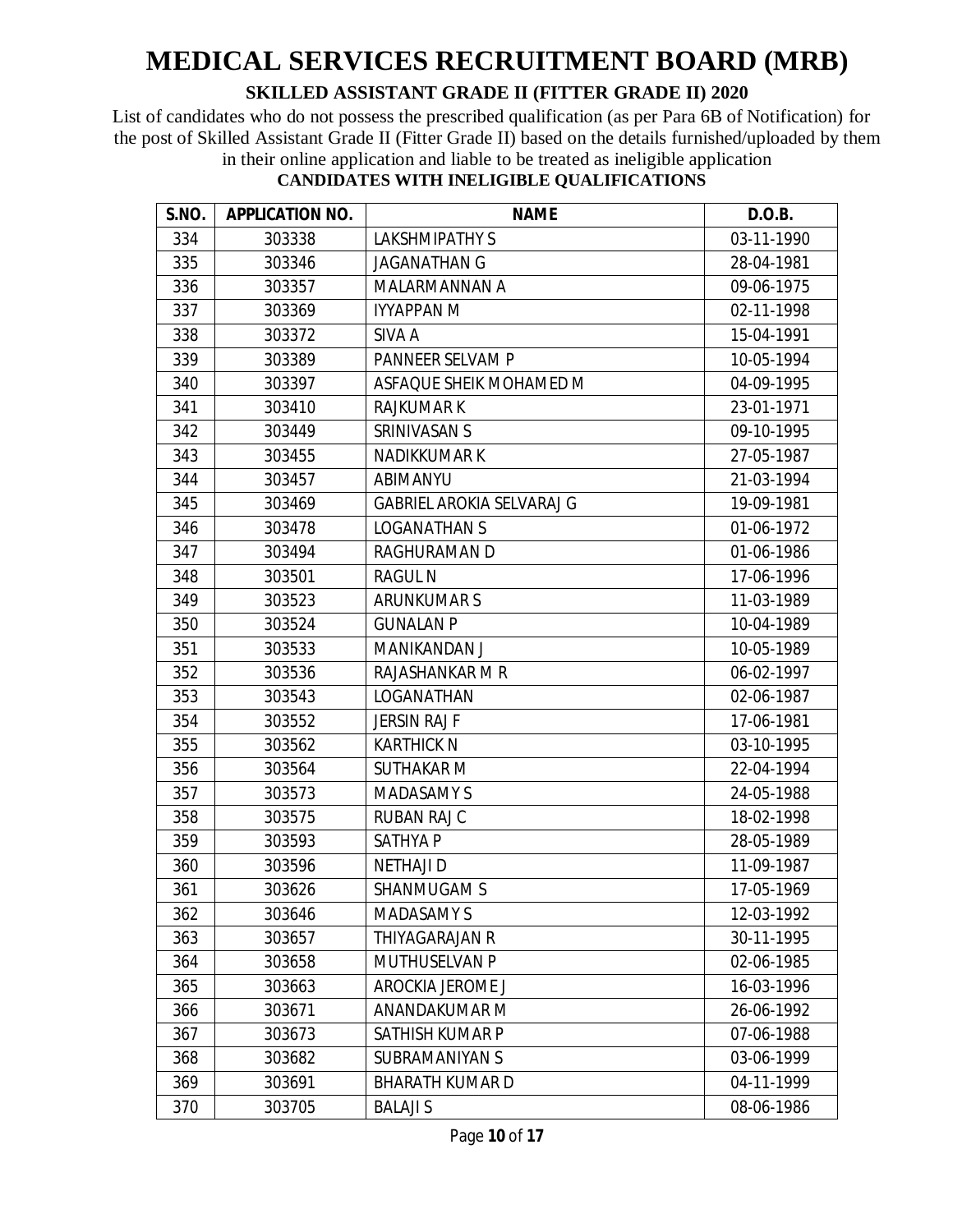List of candidates who do not possess the prescribed qualification (as per Para 6B of Notification) for the post of Skilled Assistant Grade II (Fitter Grade II) based on the details furnished/uploaded by them in their online application and liable to be treated as ineligible application

| S.NO. | <b>APPLICATION NO.</b> | <b>NAME</b>             | D.O.B.     |
|-------|------------------------|-------------------------|------------|
| 371   | 303708                 | THIRUMALAIKUMAR B       | 15-06-1997 |
| 372   | 303722                 | <b>RAMESH S</b>         | 02-06-1976 |
| 373   | 303729                 | SREE VAISHAK P V        | 21-03-1997 |
| 374   | 303762                 | SURESH JOSEPH D         | 23-07-1981 |
| 375   | 303763                 | RAFEEQULLAH H           | 30-05-1994 |
| 376   | 303769                 | <b>GOVINDARAJI S</b>    | 03-05-1985 |
| 377   | 303776                 | JEEVARATHINAM.V         | 01-08-1993 |
| 378   | 303781                 | KALAI SELVAN M          | 01-10-1988 |
| 379   | 303787                 | SIVASANKAR D            | 02-02-1993 |
| 380   | 303795                 | <b>RAVIG</b>            | 12-05-1980 |
| 381   | 303813                 | <b>RAVIKUMAR V</b>      | 04-04-1982 |
| 382   | 303831                 | <b>NEPOLEANY</b>        | 16-05-1994 |
| 383   | 303842                 | <b>SUNDARS</b>          | 14-12-1993 |
| 384   | 303848                 | <b>SARAN R</b>          | 23-11-1999 |
| 385   | 303863                 | ARIVAZHAGAN S           | 07-04-1982 |
| 386   | 303868                 | <b>LOGANATHAN K</b>     | 02-06-1994 |
| 387   | 303877                 | AHASH R N               | 18-03-1994 |
| 388   | 303879                 | SATHYAMOORTHY A         | 30-05-1992 |
| 389   | 303882                 | <b>GANESHAMOORTHY G</b> | 19-02-1994 |
| 390   | 303892                 | <b>LOGESWARAN K</b>     | 10-05-1990 |
| 391   | 303898                 | <b>ARAVINTH L</b>       | 24-09-1995 |
| 392   | 303899                 | THIYAGARAJAN T.R        | 24-03-1981 |
| 393   | 303902                 | SARATHBABU M            | 08-11-1979 |
| 394   | 303917                 | DHIVAGAR M              | 09-06-1996 |
| 395   | 303918                 | VARATHARAJ M            | 02-04-1991 |
| 396   | 303933                 | <b>RAJAD</b>            | 20-06-1993 |
| 397   | 303938                 | PERUMALSAMY N           | 10-06-1988 |
| 398   | 303960                 | <b>VINCENT M</b>        | 06-03-1985 |
| 399   | 303970                 | S SHANTHI DEVI          | 03-12-1981 |
| 400   | 303980                 | SHANTHI DEVI S          | 03-12-1981 |
| 401   | 303983                 | <b>MUKESH KUMAR</b>     | 16-08-1998 |
| 402   | 303994                 | PANNER SELVAM K         | 12-04-1964 |
| 403   | 304016                 | <b>KARTHIKEYAN E</b>    | 24-07-1985 |
| 404   | 304027                 | NIRMALA RANI R          | 02-06-1977 |
| 405   | 304041                 | <b>PANDIYAN S</b>       | 06-06-1991 |
| 406   | 304046                 | <b>BALAMURUGAN R</b>    | 05-06-1993 |
| 407   | 304058                 | <b>KUMART</b>           | 20-06-1983 |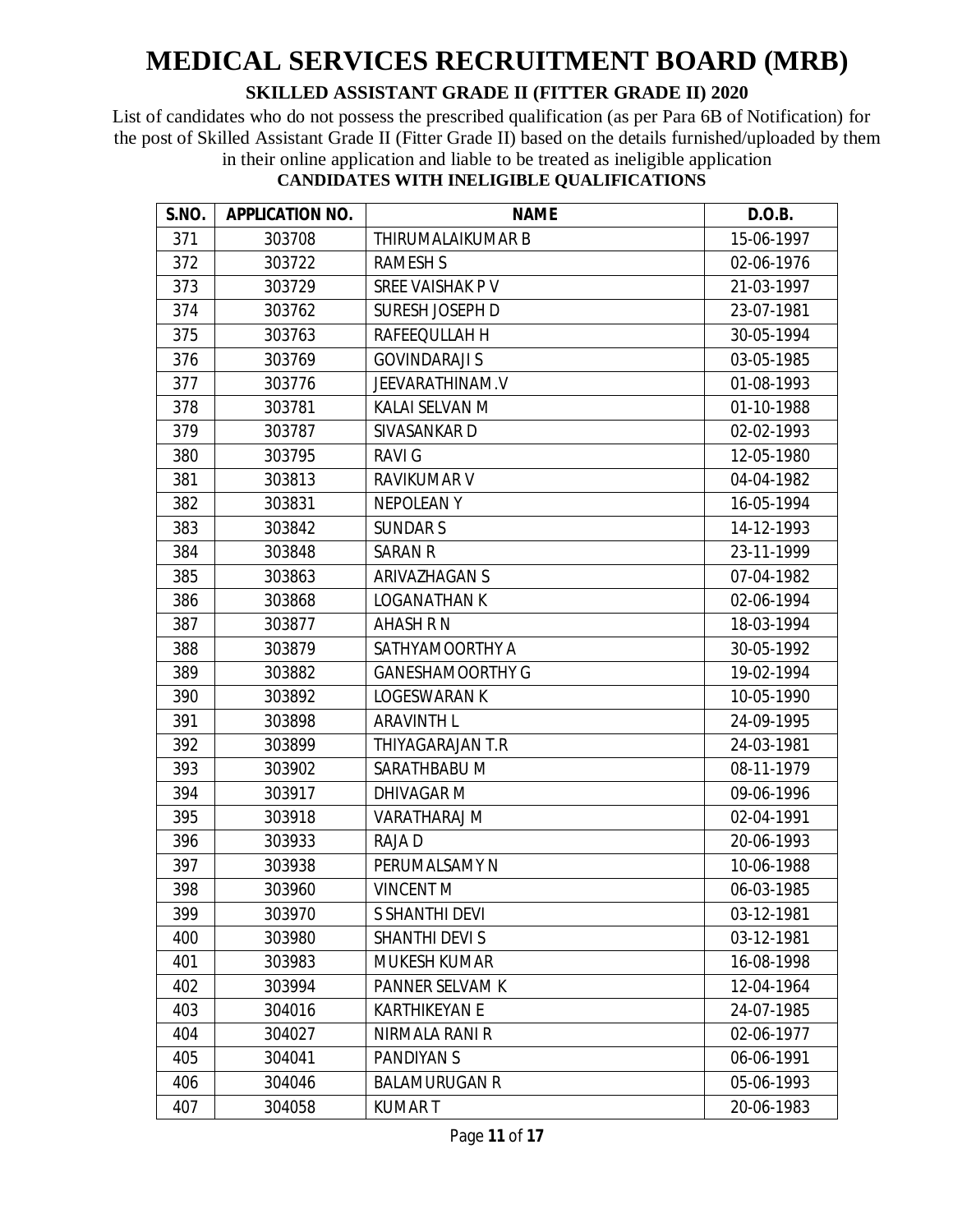List of candidates who do not possess the prescribed qualification (as per Para 6B of Notification) for the post of Skilled Assistant Grade II (Fitter Grade II) based on the details furnished/uploaded by them in their online application and liable to be treated as ineligible application

| <b>S.NO.</b> | <b>APPLICATION NO.</b> | <b>NAME</b>              | D.O.B.     |
|--------------|------------------------|--------------------------|------------|
| 408          | 304086                 | <b>TAMILVANAN M</b>      | 08-04-1988 |
| 409          | 304089                 | <b>RAJAGURUS</b>         | 15-06-1988 |
| 410          | 304094                 | YOKESH M                 | 24-03-1993 |
| 411          | 304097                 | <b>GOWTHAM P</b>         | 04-07-1997 |
| 412          | 304099                 | SANTHOSHKUMAR J          | 09-09-1993 |
| 413          | 304101                 | <b>ANITH B</b>           | 05-07-1994 |
| 414          | 304104                 | SIVAKAMI T               | 04-07-1978 |
| 415          | 304106                 | <b>AYYAPPANS</b>         | 31-05-1983 |
| 416          | 304108                 | <b>GUNASEKARAN T</b>     | 04-05-1991 |
| 417          | 304115                 | <b>GOVINDASAMY P</b>     | 07-03-1991 |
| 418          | 304118                 | <b>SAKTHIVEL B</b>       | 11-06-1995 |
| 419          | 304119                 | <b>RAMESH G</b>          | 15-04-1977 |
| 420          | 304121                 | <b>KARTHIK RAJ A</b>     | 06-06-1997 |
| 421          | 304129                 | <b>LAKSHMANAN K</b>      | 26-08-1991 |
| 422          | 304141                 | <b>NEPOLIAN N</b>        | 04-04-1987 |
| 423          | 304145                 | <b>RANJINI M</b>         | 11-03-1999 |
| 424          | 304157                 | SARANYA A                | 03-04-1994 |
| 425          | 304165                 | <b>VIGNESH R</b>         | 16-09-1986 |
| 426          | 304169                 | <b>RAJESH P</b>          | 25-05-1988 |
| 427          | 304172                 | <b>RATHNAVEL K</b>       | 15-03-1984 |
| 428          | 304182                 | <b>RAGAVENTHIRANS</b>    | 21-06-1997 |
| 429          | 304185                 | <b>J PRABAKARANKUMAR</b> | 25-10-1992 |
| 430          | 304191                 | SOUNDARYA M              | 24-10-1996 |
| 431          | 304193                 | TAMILARASAN U            | 29-07-1986 |
| 432          | 304194                 | <b>RAMARAJAN S</b>       | 03-01-1989 |
| 433          | 304204                 | SRINIVASH PV             | 09-11-1987 |
| 434          | 304208                 | <b>VEERAKUMAR P</b>      | 15-03-1986 |
| 435          | 304211                 | RAJA SASIEN SELVAN S     | 08-05-1989 |
| 436          | 304212                 | <b>KALAISELVAN R</b>     | 05-04-1992 |
| 437          | 304217                 | KALAIYARASAN B           | 17-05-1991 |
| 438          | 304218                 | <b>VIJAYA KUMAR V</b>    | 15-06-1985 |
| 439          | 304219                 | <b>MUNIA RAJ P</b>       | 01-12-1993 |
| 440          | 304225                 | <b>KARTHIMURUGAN T</b>   | 12-06-1988 |
| 441          | 304229                 | <b>SANKARAN S</b>        | 10-10-1969 |
| 442          | 304238                 | PALANICHAMY S            | 10-12-1974 |
| 443          | 304247                 | THILAGAR K               | 01-03-1988 |
| 444          | 304263                 | <b>THIRUMAL K</b>        | 28-09-1995 |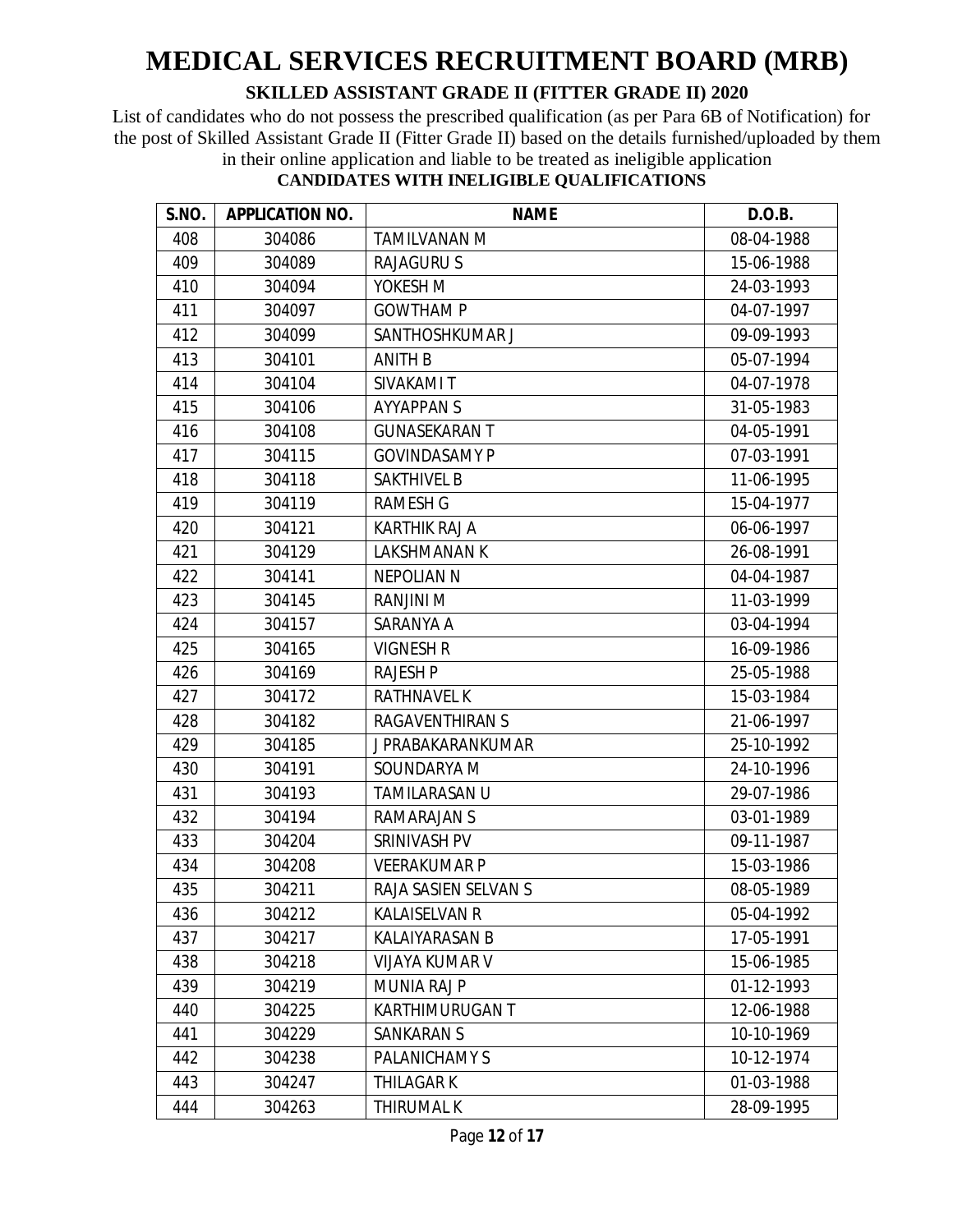List of candidates who do not possess the prescribed qualification (as per Para 6B of Notification) for the post of Skilled Assistant Grade II (Fitter Grade II) based on the details furnished/uploaded by them in their online application and liable to be treated as ineligible application **CANDIDATES WITH INELIGIBLE QUALIFICATIONS**

| S.NO. | <b>APPLICATION NO.</b> | <b>NAME</b>              | D.O.B.     |
|-------|------------------------|--------------------------|------------|
| 445   | 304279                 | DEEPAK P                 | 02-04-1992 |
| 446   | 304282                 | <b>MANIKANDAN S</b>      | 20-07-1989 |
| 447   | 304284                 | <b>DILLIBABU K</b>       | 25-06-1988 |
| 448   | 304312                 | <b>VENKATESAPERUMALL</b> | 17-03-1998 |
| 449   | 304329                 | SABARI PRABHU P          | 29-11-1997 |
| 450   | 304335                 | <b>SURESH N</b>          | 07-05-1985 |
| 451   | 304347                 | MANIKANDAN U             | 15-06-1995 |
| 452   | 304349                 | RAJESH MANIKANTAN V      | 22-12-1987 |
| 453   | 304367                 | ETHAYAKANI M             | 09-05-1996 |
| 454   | 304372                 | <b>RENJITH B R</b>       | 07-04-1993 |
| 455   | 304393                 | <b>LIBIN S</b>           | 30-05-1999 |
| 456   | 304403                 | <b>MUTHURAJ P</b>        | 10-01-1986 |
| 457   | 304404                 | <b>AJITH M</b>           | 06-03-1997 |
| 458   | 304420                 | SIVACHANDRAN P           | 25-02-1990 |
| 459   | 304423                 | PARIMALA V               | 05-06-1977 |
| 460   | 304427                 | <b>SHARMILA BANU M</b>   | 07-06-1993 |
| 461   | 304432                 | <b>SATHEESH K</b>        | 31-07-1989 |
| 462   | 304441                 | <b>DURAIRAJ K</b>        | 19-10-2001 |
| 463   | 304448                 | <b>LALOO PRASATH S</b>   | 26-12-1993 |
| 464   | 304456                 | <b>VISHNUWARAN R</b>     | 17-07-2000 |
| 465   | 304488                 | SOUNDARRAJAN V           | 01-06-1995 |
| 466   | 304495                 | <b>RANJITH R</b>         | 03-06-1998 |
| 467   | 304496                 | RAMAR PANDI P            | 10-04-1997 |
| 468   | 304505                 | THAMIZHARASAN R          | 25-12-1993 |
| 469   | 304507                 | <b>SUBATHRA R</b>        | 10-05-1992 |
| 470   | 304509                 | <b>CHRISTURAJ</b>        | 25-07-1972 |
| 471   | 304516                 | <b>BABUK</b>             | 10-06-1983 |
| 472   | 304517                 | <b>JAYAPRAKASH M</b>     | 02-06-1994 |
| 473   | 304519                 | <b>RAMAJEYAM S</b>       | 28-06-1988 |
| 474   | 304522                 | <b>NAVEENKUMAR B</b>     | 19-06-1997 |
| 475   | 304533                 | <b>GANDHAKUMAR R</b>     | 02-03-1987 |
| 476   | 304535                 | <b>VENKATESAN M</b>      | 16-06-1981 |
| 477   | 304536                 | ARUNKUMAR V              | 25-08-1985 |
| 478   | 304562                 | MUTHUKRISHNAN D          | 12-10-1996 |
| 479   | 304580                 | <b>TAPAS JANA</b>        | 04-01-1994 |
| 480   | 304582                 | ANANDHARAJ D             | 11-02-1992 |
| 481   | 304596                 | <b>MANOJKUMAR R</b>      | 10-02-1987 |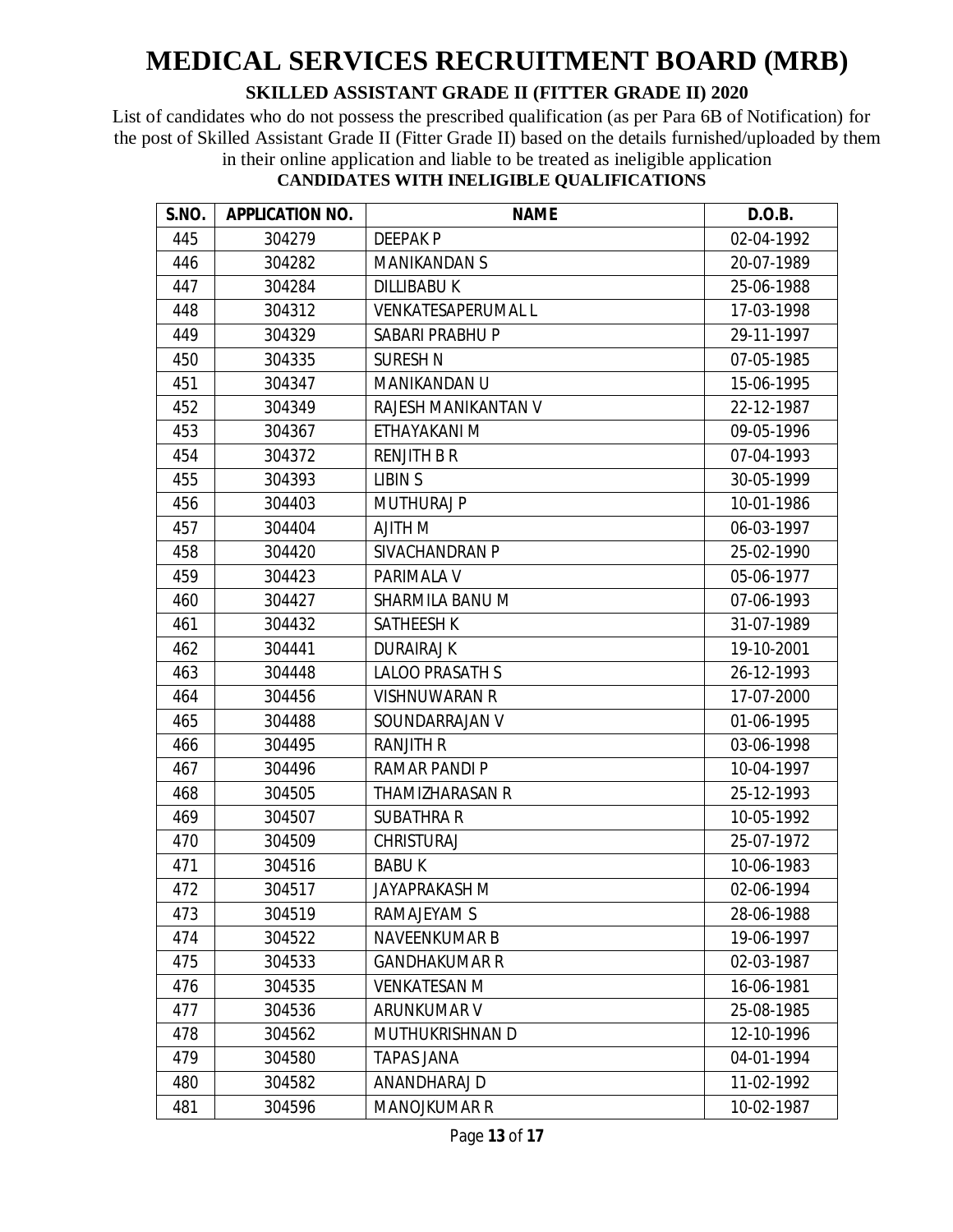List of candidates who do not possess the prescribed qualification (as per Para 6B of Notification) for the post of Skilled Assistant Grade II (Fitter Grade II) based on the details furnished/uploaded by them in their online application and liable to be treated as ineligible application

| S.NO. | <b>APPLICATION NO.</b> | <b>NAME</b>            | D.O.B.     |
|-------|------------------------|------------------------|------------|
| 482   | 304599                 | <b>MURUGESAN P</b>     | 02-03-1982 |
| 483   | 304600                 | SETHU <sub>C</sub>     | 24-05-1991 |
| 484   | 304604                 | <b>RAMESH P</b>        | 05-09-1991 |
| 485   | 304605                 | P.SRIRAM               | 14-12-1975 |
| 486   | 304609                 | SANKARPANDI M          | 13-06-1998 |
| 487   | 304613                 | <b>ASHOK C</b>         | 09-06-1984 |
| 488   | 304623                 | RAJA.R                 | 02-01-1992 |
| 489   | 304627                 | <b>KALIDHASAN M</b>    | 09-01-1984 |
| 490   | 304630                 | <b>JAGADESAN N</b>     | 10-05-1984 |
| 491   | 304646                 | <b>KAVIND</b>          | 26-11-1999 |
| 492   | 304658                 | SRIDHAR S              | 06-04-1981 |
| 493   | 304666                 | <b>MANICKAM</b>        | 04-06-1981 |
| 494   | 304678                 | <b>VIVEK D</b>         | 20-02-1993 |
| 495   | 304679                 | MUNIYAPPAN S           | 10-07-1987 |
| 496   | 304687                 | <b>VARATHARAJAN V</b>  | 10-11-1990 |
| 497   | 304695                 | SHANMUGARAJ P          | 04-06-1989 |
| 498   | 304696                 | <b>MANIK</b>           | 12-04-1991 |
| 499   | 304697                 | PARTHIBAN K            | 05-03-1994 |
| 500   | 304705                 | SARAVANAN K            | 06-08-1980 |
| 501   | 304712                 | <b>PANDIYAN G</b>      | 04-06-1993 |
| 502   | 304717                 | <b>GIRIRAJAN M</b>     | 02-05-1986 |
| 503   | 304725                 | SAMINATHAN V           | 16-07-1979 |
| 504   | 304726                 | PARASURAMAN J          | 18-02-1994 |
| 505   | 304730                 | <b>RAGAVENDRAN R</b>   | 30-05-1993 |
| 506   | 304733                 | <b>BALAMURUGAN D</b>   | 05-05-1982 |
| 507   | 304737                 | <b>GUNASEKARAN M</b>   | 15-06-1975 |
| 508   | 304744                 | <b>THANGAMANI</b>      | 16-07-1986 |
| 509   | 304748                 | ANITHARAJ G            | 11-03-1999 |
| 510   | 304759                 | <b>UDAYAKUMAR R</b>    | 01-06-1986 |
| 511   | 304765                 | PRABAKARAN M           | 30-06-1986 |
| 512   | 304780                 | <b>BOOMIRAJA</b>       | 30-12-1990 |
| 513   | 304786                 | VISU U                 | 29-05-1986 |
| 514   | 304794                 | <b>TAMIZARASU M</b>    | 01-07-1994 |
| 515   | 304795                 | SATHISH KUMAR A        | 20-06-1982 |
| 516   | 304807                 | <b>SEBASTIAN RAJ M</b> | 03-05-1982 |
| 517   | 304810                 | <b>GNANAVEL R</b>      | 27-05-1980 |
| 518   | 304812                 | <b>RAMYA V</b>         | 14-04-1996 |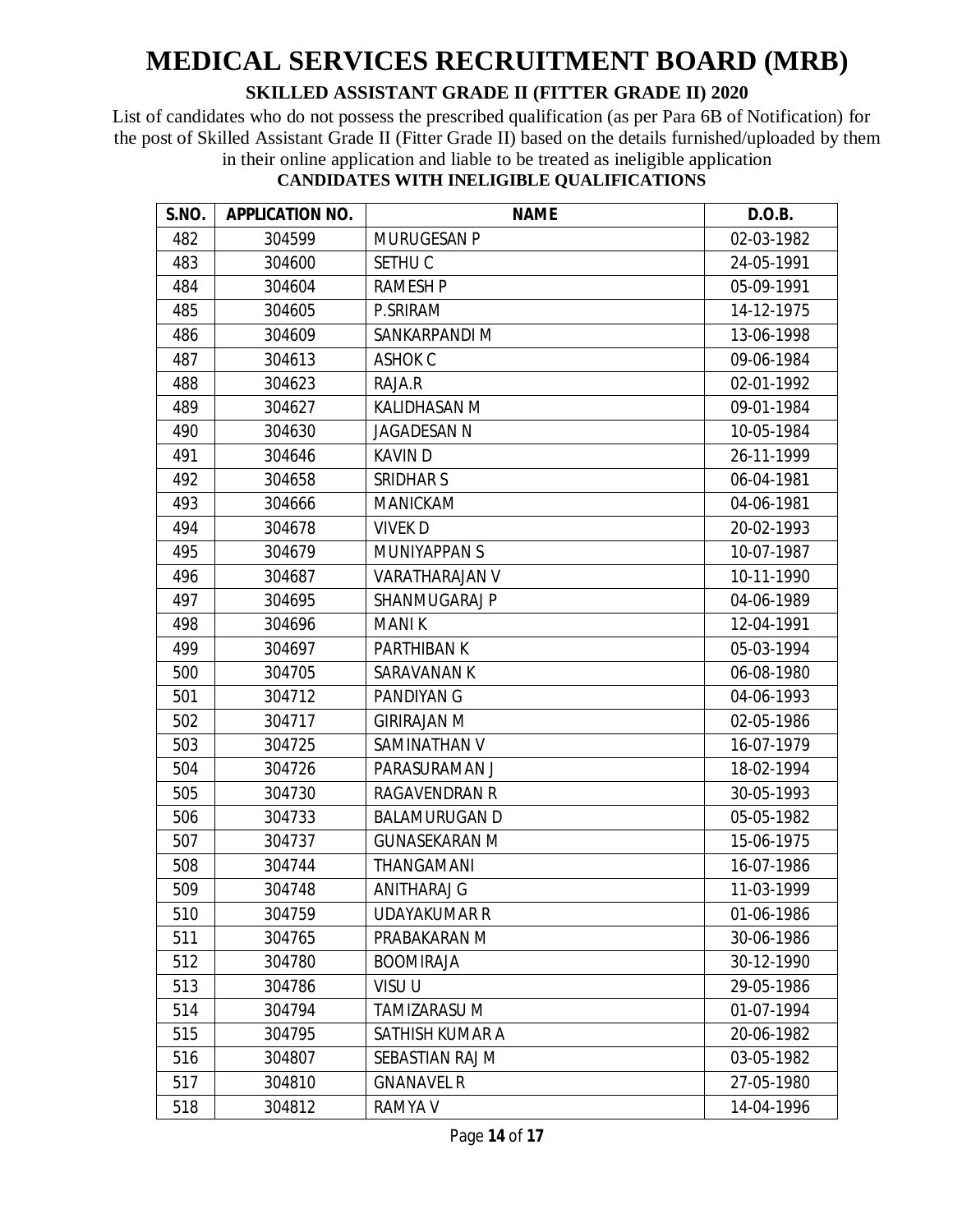List of candidates who do not possess the prescribed qualification (as per Para 6B of Notification) for the post of Skilled Assistant Grade II (Fitter Grade II) based on the details furnished/uploaded by them in their online application and liable to be treated as ineligible application

| S.NO. | <b>APPLICATION NO.</b> | <b>NAME</b>              | D.O.B.     |
|-------|------------------------|--------------------------|------------|
| 519   | 304814                 | <b>ILAYARAJA M</b>       | 07-12-1989 |
| 520   | 304833                 | DHINAKARAN D             | 05-05-1974 |
| 521   | 304841                 | <b>RAVIKUMAR S</b>       | 14-12-1995 |
| 522   | 304850                 | <b>VENKAT BALAJI A M</b> | 12-12-1996 |
| 523   | 304873                 | <b>S VICKY</b>           | 17-05-1994 |
| 524   | 304879                 | <b>DEKSHINAMOORTHY S</b> | 04-05-1976 |
| 525   | 304882                 | <b>GOPINATH R</b>        | 12-10-1998 |
| 526   | 304886                 | MARKANDAN PRABU A        | 09-04-1989 |
| 527   | 304904                 | <b>KIRUBAKARAN D</b>     | 31-05-1994 |
| 528   | 304908                 | MUTHU KUMAR KUMARAIAH    | 11-06-1985 |
| 529   | 304912                 | <b>KARTHIKEYAN K</b>     | 22-02-1993 |
| 530   | 304913                 | <b>KRISHNAMOORTHY M</b>  | 17-02-1977 |
| 531   | 304916                 | <b>VASANTHAN J</b>       | 27-04-1985 |
| 532   | 304921                 | <b>SUDHAKAR M</b>        | 12-06-1982 |
| 533   | 304923                 | <b>RAMESH M</b>          | 26-12-1986 |
| 534   | 304931                 | PARASURAMAN M            | 11-04-1996 |
| 535   | 304949                 | <b>AMUDAVEL S</b>        | 10-05-1969 |
| 536   | 304952                 | <b>SUDAHARC</b>          | 05-06-1995 |
| 537   | 304959                 | <b>ANANDHAN L</b>        | 10-04-1975 |
| 538   | 304961                 | <b>KAMUP</b>             | 29-04-1996 |
| 539   | 304963                 | <b>KANNANT</b>           | 29-07-1999 |
| 540   | 304964                 | SHAFEEULLAKHAN A         | 02-05-1982 |
| 541   | 304967                 | <b>MAHESH V</b>          | 10-03-1990 |
| 542   | 304968                 | <b>PRASANTH G</b>        | 25-05-1995 |
| 543   | 304985                 | <b>SUTHAKARAN S</b>      | 27-03-1999 |
| 544   | 304986                 | <b>KANAGARAJ R</b>       | 07-03-1985 |
| 545   | 304991                 | <b>VIVEK S</b>           | 05-05-1997 |
| 546   | 304992                 | AMARNATH R AMAR          | 19-05-1980 |
| 547   | 304993                 | MANIKANDAN C             | 28-01-1992 |
| 548   | 304997                 | PANDIYARAJA R            | 14-07-1997 |
| 549   | 304999                 | <b>ALAGESPANDIAN K</b>   | 15-07-1983 |
| 550   | 305004                 | <b>ANBALAGANS</b>        | 29-11-1984 |
| 551   | 305033                 | <b>SELVAKUMAR K</b>      | 10-06-1978 |
| 552   | 305046                 | <b>NASRUL HUQ R</b>      | 24-02-1979 |
| 553   | 305048                 | <b>MAHESWARI N</b>       | 29-06-1995 |
| 554   | 305052                 | SATHISH M                | 26-06-1987 |
| 555   | 305058                 | ANBAZHAGAN R             | 13-03-1991 |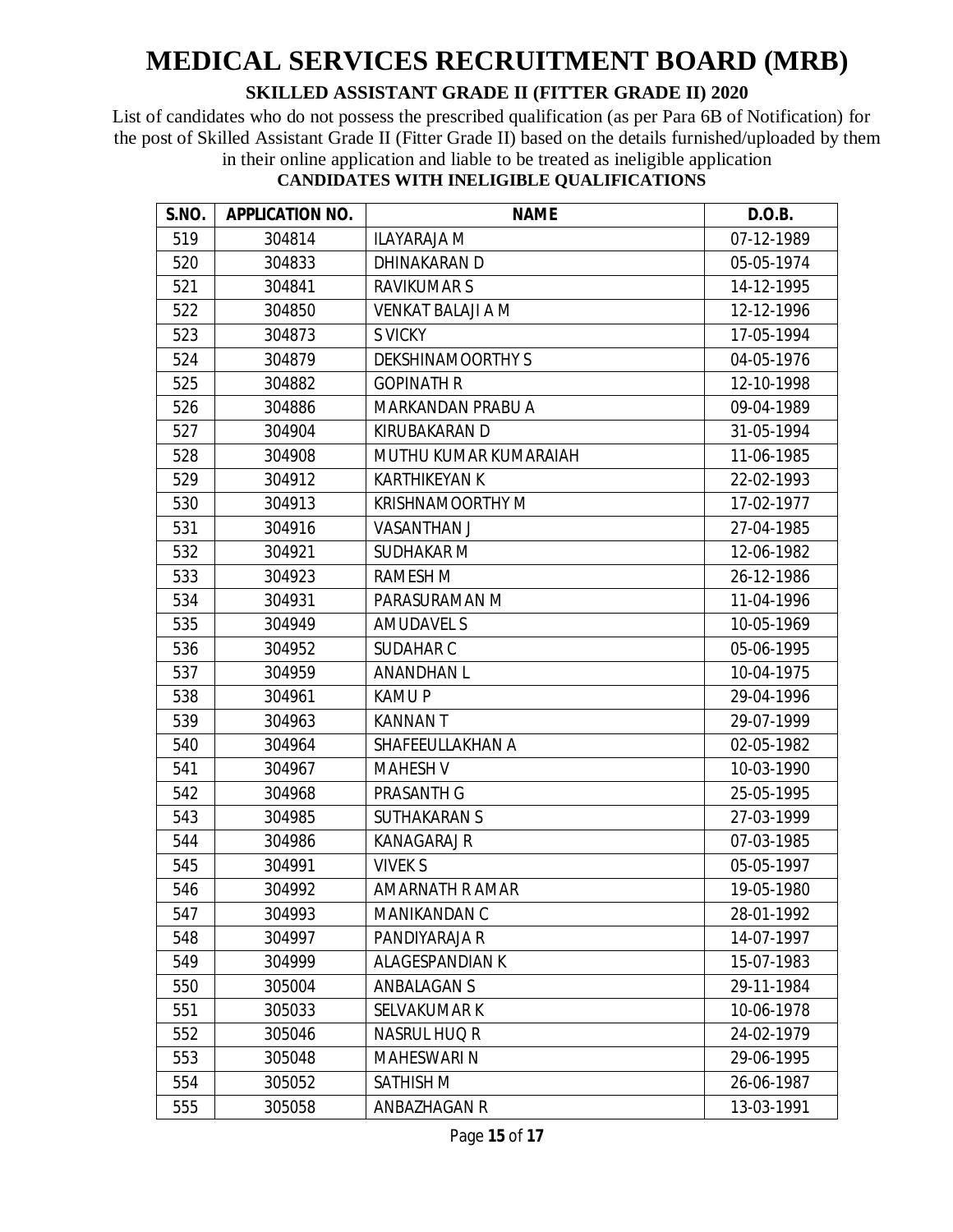List of candidates who do not possess the prescribed qualification (as per Para 6B of Notification) for the post of Skilled Assistant Grade II (Fitter Grade II) based on the details furnished/uploaded by them in their online application and liable to be treated as ineligible application

| S.NO. | <b>APPLICATION NO.</b> | <b>NAME</b>           | D.O.B.     |
|-------|------------------------|-----------------------|------------|
| 556   | 305070                 | <b>SELVAKUMAR M</b>   | 25-02-1990 |
| 557   | 305074                 | SETHU <sub>C</sub>    | 24-05-1991 |
| 558   | 305091                 | PUNITHA ROJA A T      | 05-03-1980 |
| 559   | 305094                 | <b>VIJAYAKANTH K</b>  | 26-07-1994 |
| 560   | 305136                 | DEVARAJ M             | 16-05-1992 |
| 561   | 305138                 | <b>SELVAM M</b>       | 17-04-1993 |
| 562   | 305142                 | <b>KIRUBAKARAN R</b>  | 04-10-1996 |
| 563   | 305149                 | <b>VEERAPANDI P</b>   | 24-05-1997 |
| 564   | 305163                 | <b>BALA MURUGAN N</b> | 30-05-1991 |
| 565   | 305177                 | <b>MANIKANDAN R</b>   | 21-01-1996 |
| 566   | 305180                 | DEENA DAYALAN M H     | 03-01-1990 |
| 567   | 305181                 | ARUNPANDIAN P         | 12-05-1989 |
| 568   | 305192                 | SURESH C              | 03-05-1985 |
| 569   | 305195                 | <b>BALAMURUGAN R</b>  | 17-05-1990 |
| 570   | 305198                 | <b>MOORTHIP</b>       | 29-04-1983 |
| 571   | 305204                 | <b>RAVIKUMAR M</b>    | 09-04-1996 |
| 572   | 305205                 | <b>MURUGESAN K</b>    | 15-04-1985 |
| 573   | 305210                 | <b>GANESAN V.G</b>    | 08-03-1973 |
| 574   | 305216                 | <b>VIJAYAKUMAR S</b>  | 27-04-1996 |
| 575   | 305232                 | PONNUDURAI R          | 21-05-1996 |
| 576   | 305233                 | <b>SAMBATH R</b>      | 17-07-1974 |
| 577   | 305250                 | <b>MANIVANNAN S</b>   | 10-06-1997 |
| 578   | 305251                 | PALANIYAPPAN N        | 16-04-1986 |
| 579   | 305260                 | KALEESWARAMOORTHI I   | 31-05-1991 |
| 580   | 305261                 | ARIYAGOPAL M          | 03-04-1993 |
| 581   | 305262                 | <b>RAMKUMARS</b>      | 26-02-1996 |
| 582   | 305266                 | SUNDARAMOORTHY D      | 05-06-1970 |
| 583   | 305268                 | <b>KARPAGARAJ P</b>   | 21-12-1995 |
| 584   | 305271                 | <b>MABOOBKHAN K</b>   | 01-04-1981 |
| 585   | 305275                 | <b>B ABDUL SALAM</b>  | 02-07-1978 |
| 586   | 305277                 | <b>GIRIRAJAN M</b>    | 02-05-1986 |
| 587   | 305301                 | PATTAMUTHU M          | 14-02-1981 |
| 588   | 305308                 | <b>MOHAN KUMAR P</b>  | 26-01-1997 |
| 589   | 305311                 | VASANTHA KUMAR M      | 24-05-1998 |
| 590   | 305315                 | PACHAIYAPPAN K        | 17-01-1989 |
| 591   | 305330                 | AJITH KUMAR S         | 25-11-1996 |
| 592   | 305334                 | <b>IYYAPPAN M</b>     | 02-11-1998 |